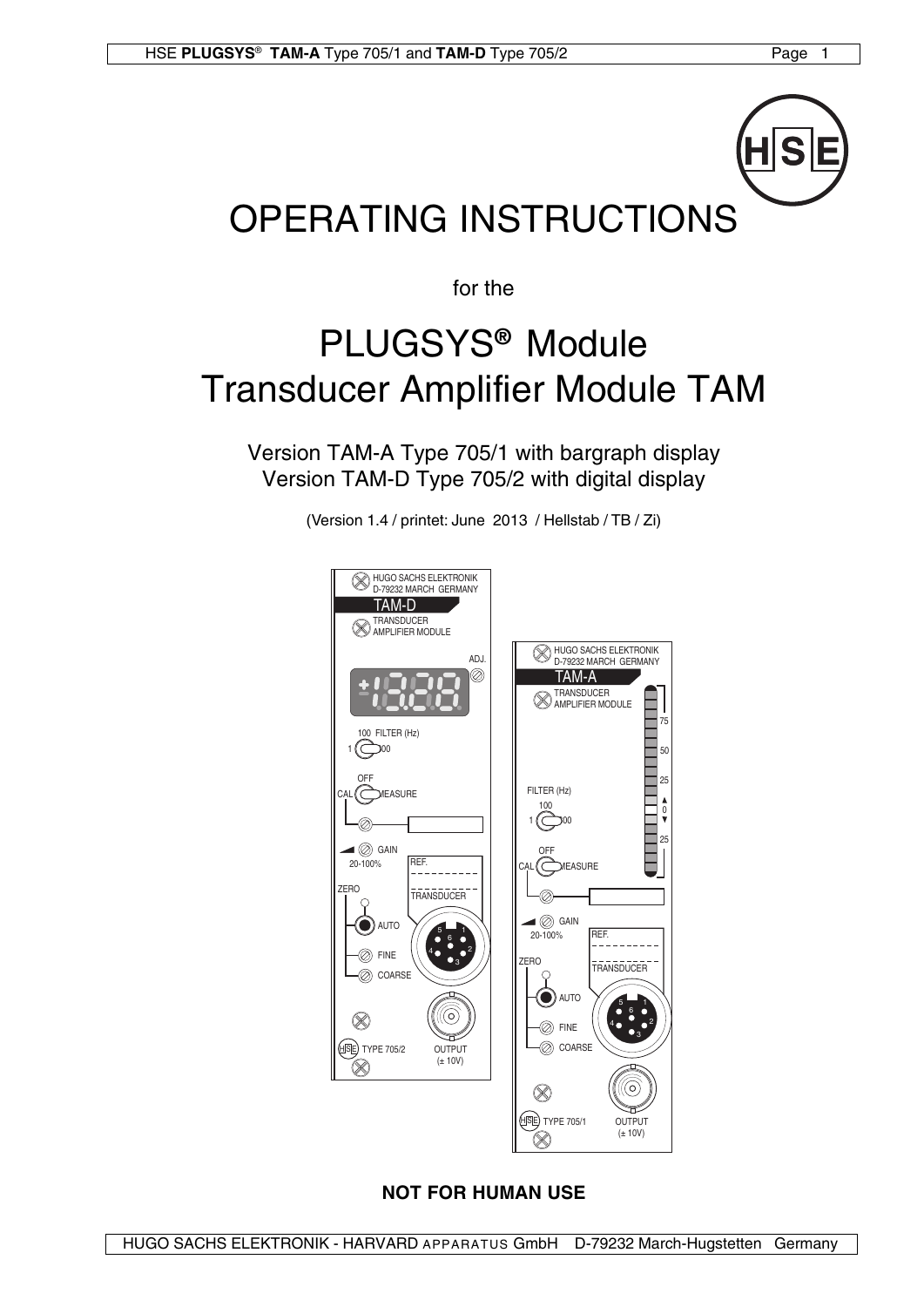# **Contents**

| 6.                                                                                              |  |
|-------------------------------------------------------------------------------------------------|--|
|                                                                                                 |  |
|                                                                                                 |  |
|                                                                                                 |  |
|                                                                                                 |  |
| 6.1.4 Transducer calibration on a TAM-D with using the digital display (procedure for users who |  |
|                                                                                                 |  |
|                                                                                                 |  |
|                                                                                                 |  |
|                                                                                                 |  |
|                                                                                                 |  |
|                                                                                                 |  |
|                                                                                                 |  |
|                                                                                                 |  |
|                                                                                                 |  |
|                                                                                                 |  |
|                                                                                                 |  |
|                                                                                                 |  |
|                                                                                                 |  |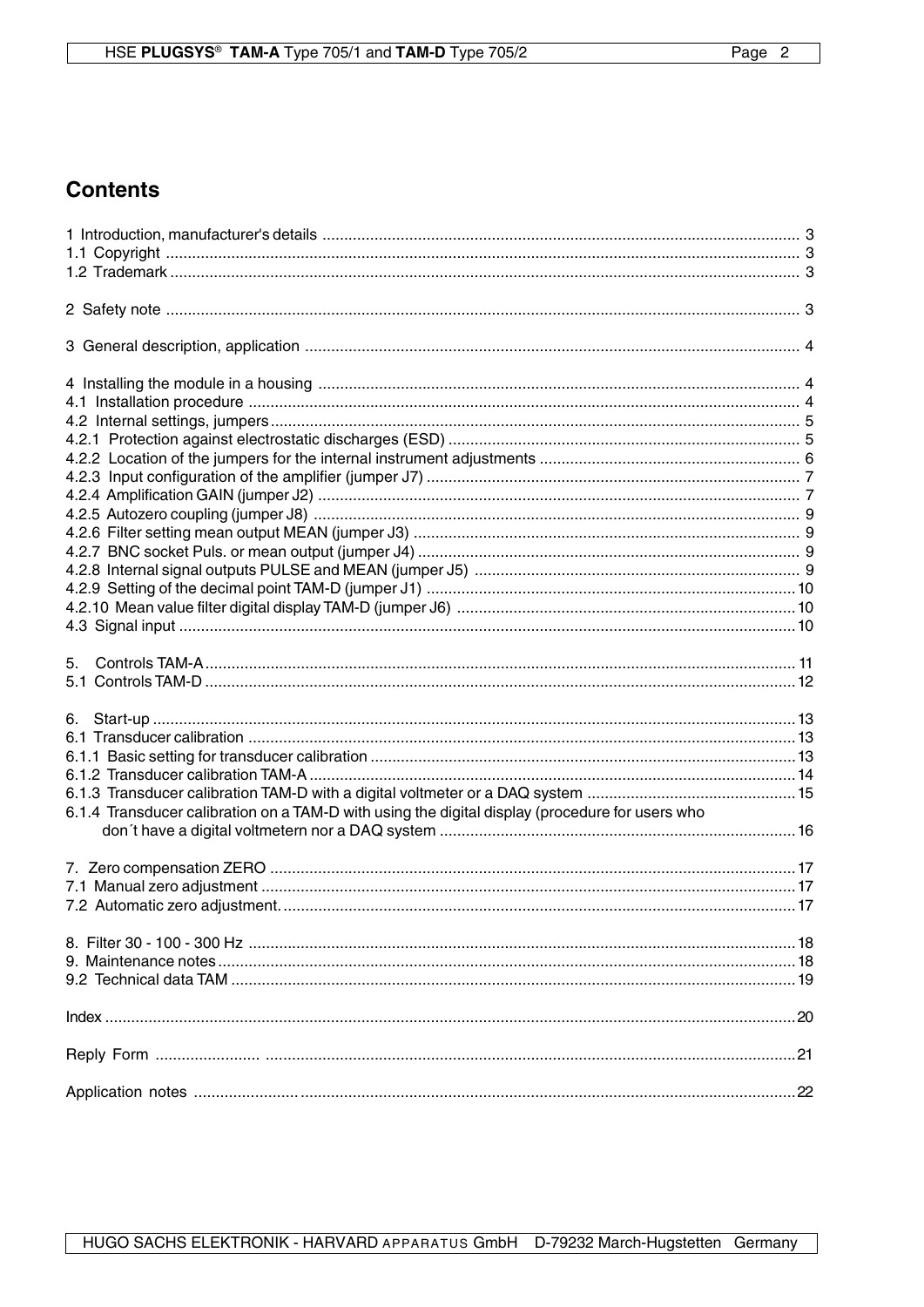#### **1 Introduction, manufacturer's details**

These Operating Instructions describe the function and use of the TAM-A Module Type 705/1 and the TAM-D Module Type 705/2. They are part of the plug-in module and have to be kept close to it. The information provided on the TAM has to be read in conjunction with the remaining system documentation of the PLUGSYS housing.



All the information in these Instructions has been drawn up after careful examination but does not represent a warranty of product properties. Alterations in line with technical progress are reserved.

This PLUGSYS module is manufactured by

HUGO SACHS ELEKTRONIK - HARVARD APPARATUS GmbH Gruenstrasse 1, 79232 March-Hugstetten

Phone (Germany) : 07665-9200-0 Phone (others) : Fax (Germany) : Fax (others) :  $(int + 49)$  7665-9200-0 07665-9200-90 (int + 49) 7665-9200-90

eMail: sales@hugo-sachs.de

#### **1.1 Copyright**

This product and the corresponding documentation are protected by copyright. All rights reserved. This document must not be copied, photocopied, reproduced or translated, either as a whole or in parts, without prior written agreement by HUGO SACHS ELEKTRONIK - HARVARD APPARATUS GmbH, March/Hugstetten, Germany.

#### **1.2 Trademark**

PLUGSYS® is a registered trademark of HUGO SACHS ELEKTRONIK - HARVARD APPARATUS GmbH, March-Hugstetten. Other trademarks shown in the Operating Instructions are the property of the corresponding applicant.

#### **2 Safety note**

#### Warning:

飞头

the equipment is designed for use in general laboratories, light industrial and office environments. Operation in hazardous areas and/or in a flammable atmosphere is not permitted.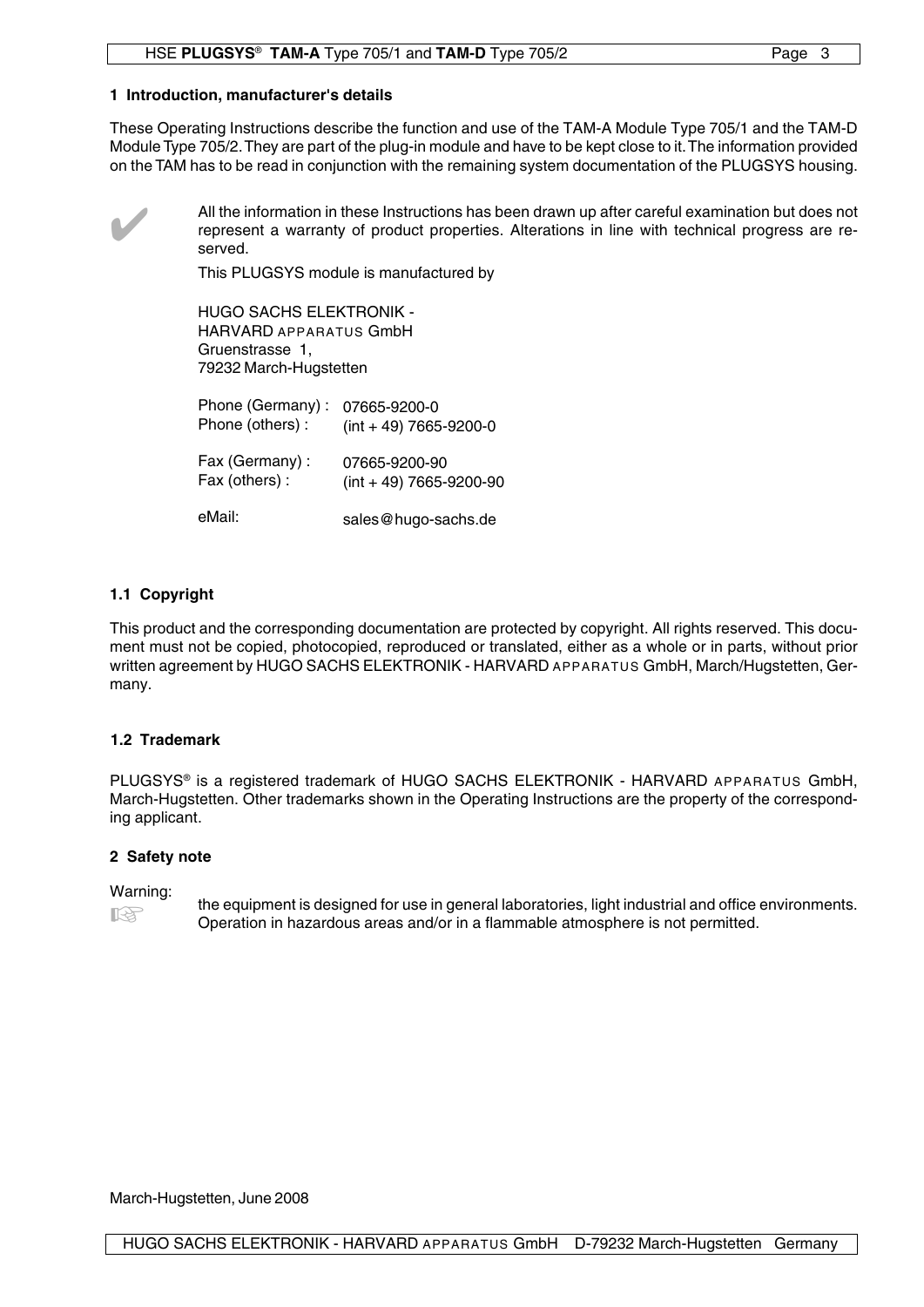### **3 General description, application**

The transducer amplifier module TAM is equipped, depending on the version, either with analogue (TAM-A) or digital (TAM-D) display. Apart from a few exceptions, the amplifiers of the two versions are identical. In the description below, the symbol TAM refers to both module versions. The symbol TAM-A or TAM-D is used when referring to the different properties of the two amplifier variants. **LA** 

The amplifier module TAM is a univeral DC bridge amplifier. In conjunction with a suitable resistive transducer it permits direct measurement of e.g. force, pressure or displacement. The amplifier is arranged as a plug-in module of the PLUGSYS measuring system and is operated inside a PLUGSYS housing.

TAM-A (Type 705/1) is equipped with a LED line, a so-called bargraph. Visual analogue presentation of the measured signal, is ideally suitable for monitoring dynamic signals.

TAM-D (Type 705/2) carries a 3½-digit LED display. It is therefore particularly suitable for evaluating static signals. The instantaneous measurement can be read directly on the numerical display of the TAM-D. By calibrating the module to the transducer it is possible to adjust the sensitivity of the display so that the measurement can be read off directly (e.g. force in  $\pm 100$  mN, pressure in  $\pm 200$  mm Hg, displacement in  $\pm 4$  mm etc.).

The amplification (Gain) of the TAM can be adjusted over a very wide range (x2 to x10 000) to suit the requirements of the transducer. The DC supply (excitation voltage) for the transducer is fixed at 5 V, the value commonly employed today.

As a special feature, both amplifiers TAM-A and TAM-B are equipped with automatic zeroing in addition to manual zero adjustment.

In order to have an easy calibration of a connected data acqusistion system a predefinded value eg. 10mN, 100mmHg or 5mm can be simulated on the output.

The output filter 30-100-300 Hz is used for smoothing the signal. It acts on both signal outputs PULSE (internal) and BNC socket (front panel). The internal signal output MEAN is preceded by a lowpass filter of 0.1 or 0.3 Hz. As an option the MEAN output can be connected to the BNC socket on the front panel through an internal jumper on the circuit board.

## **4 Installing the module in a housing**

The TAM module is designed as a PLUGSYS module and has a width of 8E corresponding to two slots. It can be installed directly in any housing with a system bus. An exception is the PLUGSYS MiniCase Type 609; the TAM can also be operated in this housing but installation requires some soldered connections and it is therefore only supplied completely installed from the factory.

If you bought your module installed in a housing these adjustments already have been made in the factory prior to shipping.

#### **4.1 Installation procedure**

Before the module is installed in a housing it is necessary to make a number of internal adjustments. First it is necessary to carry out the adjustments described in Section 4.2. Note the precautions described in Section 4.2.1 which are absolutely essential in order to avoid electrostatic discharges.

Brief procedure (for full details see the Operating Manual of the housing):

- $\square$  Switch off the housing and pull out the mains plug.
- $\Box$  Remove the blank panel at the housing slot position intended for the TAM module.
- $\Box$  Make the internal adjustments according to Section 4.2.
- $\Box$  Insert the TAM module, note the quide rails.
- $\Box$  Firmly push in the module, it must clearly engage with the bus connector.
- $\Box$  Screw on the front panel, reconnect the mains cable to the housing, and plug in the transducer.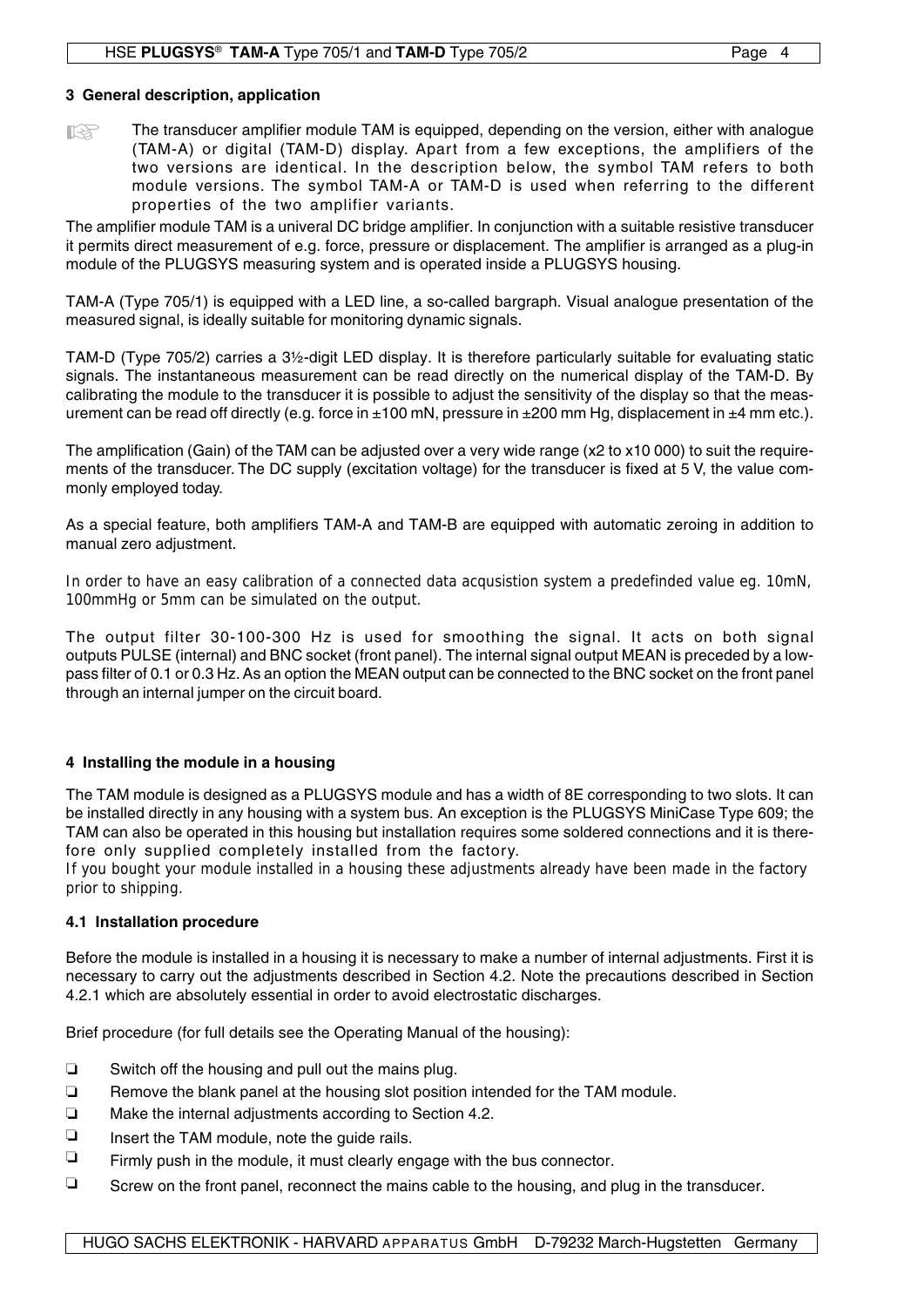#### **4.2 Internal settings, jumpers**

In order to adjust the TAM to the individual application the following settings have to be made with jumpers on the module circuit board. See diagrams next page !

- $\Box$  Jumper J1 (TAM-D only): position of decimal point on the digital display
- $\Box$ Jumper J2: gain of the input amplifier GAIN x1 - x1000 (the overall gain is 10x higher due to the subsequent output amplifier)
- $\Box$ Jumper J3: time constant for the MEAN output 0.1 or 0.3 Hz
- □ Jumper J4: PULSE or MEAN output at the BNC socket on the front panel
- □ Jumper J5: bus lines AV1 16 for the internal signal outputs PULSE and MEAN
- $\Box$  Jumper J6: (TAM-D only) input filter of digital display SLOW FAST
- □ Jumper J7: input selection between transducer with resistance bridge circuit (POS.2) or voltage input from transducer with integrated amplifier (POS.1)
- $\Box$  Jumper J8: to adjust the calibration range of the autozero to the selected amplification and the internal resistance of the transducer.

## **4.2.1 Protection against electrostatic discharges (ESD)**

Modern electronic components are very sensitive to electrostatic discharges. Even the smallest electrostatic charge may damage the electronics or lead to faults. Therefore follow the steps described below in order to discharge any possible static electricity on your body.

- Equilibrate potentials by touching earthed metal objects, e.g. housing of some electrical equipment connected to the supply, central heating radiator etc.  $\Box$
- In order to avoid fresh electrostatic charges, do not move unnecessarily backwards and forwards on your working area. Where available, it is best to wear an antistatic wristband for continuous discharge of static electricity.  $\Box$
- When you remove the TAM from its antistatic packaging, touch first the front panel of the module to equilibrate the potentials.  $\Box$
- $\Box$  For the internal adjustments place the module flat on the foil of the antistatic packaging.
- Take care in handling the amplifier module, avoid bending the circuit board and unnecessary touching of its components.  $\Box$
- Before inserting the module in the housing, ensure potential equilibration between the module, yourself and the housing. First touch the metal housing before inserting the TAM.  $\Box$
- When handling the module during use it is equally important to ensure that no electrostatic discharges<br>telse place through the inper pipe of the input or output eackets. For this reason you should always first take place through the inner pins of the input or output sockets. For this reason you should always first provide potential equilibration between yourself, the PLUGSYS and the transducer or recording system. Tip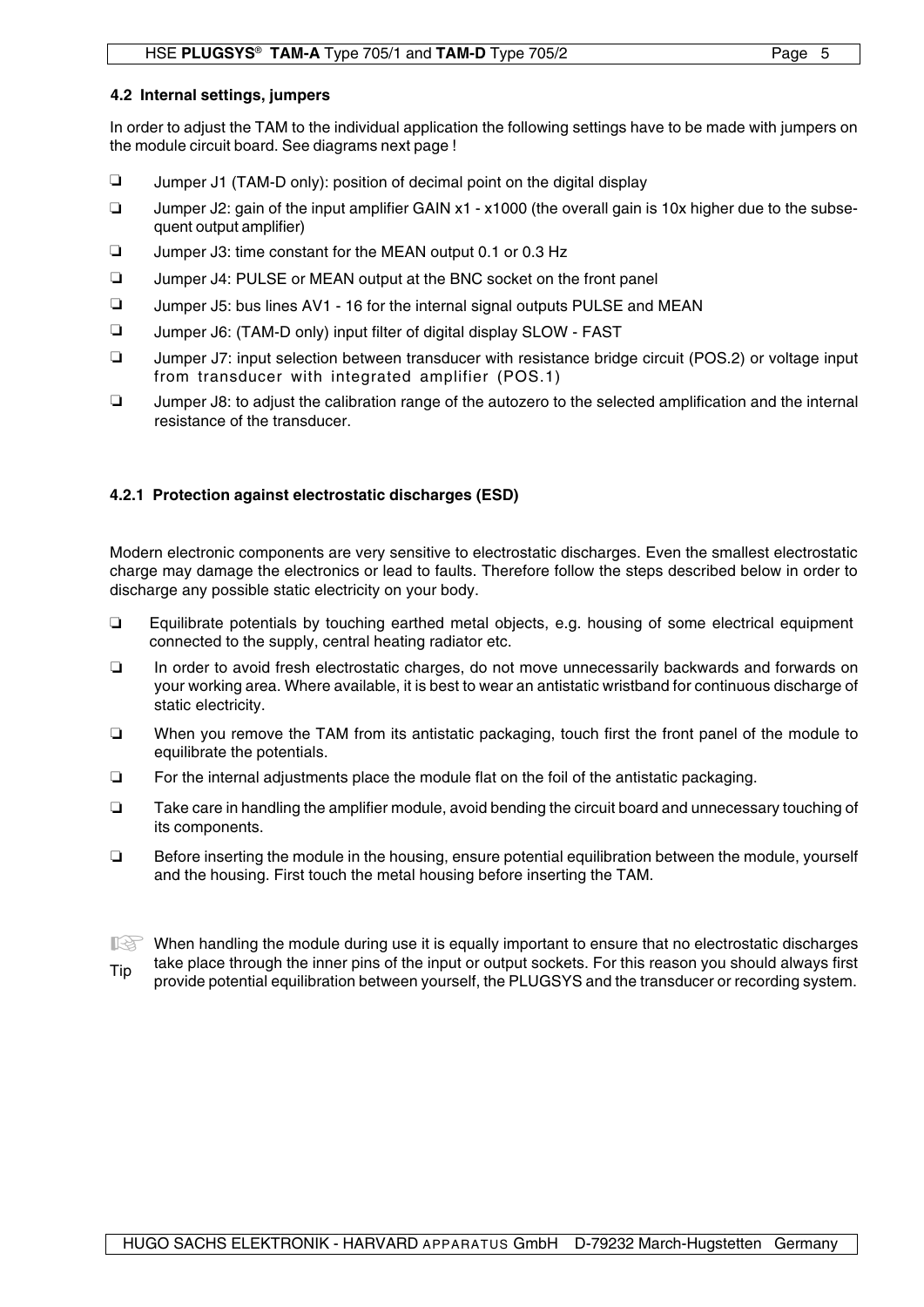### **4.2.2 Location of the jumpers for the internal instrument adjustments**



HUGO SACHS ELEKTRONIK - HARVARD APPARATUS GmbH D-79232 March-Hugstetten Germany

1A/SF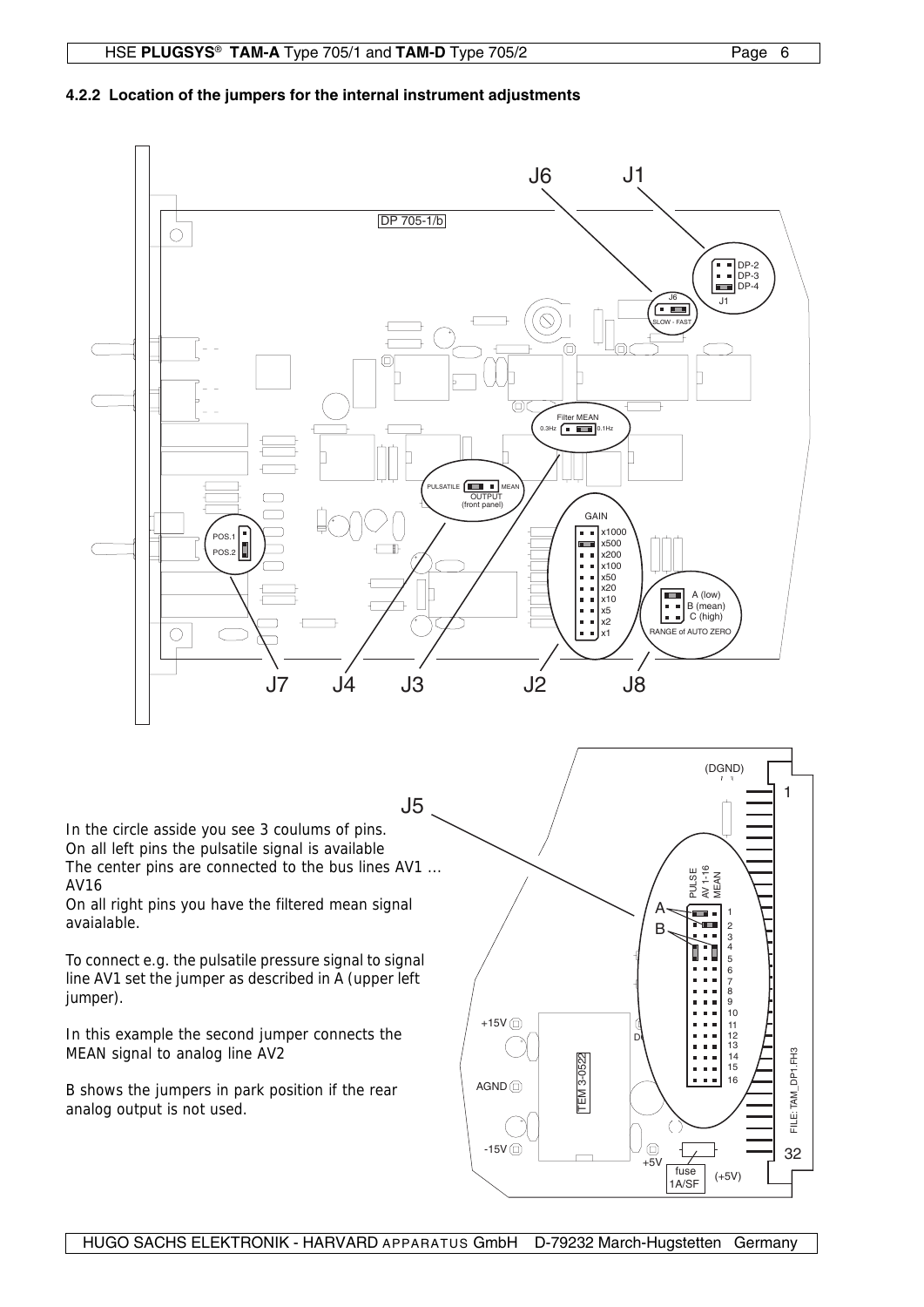### **4.2.3 Input configuration of the amplifier (jumper J7)**

As a first step the operating mode of the input amplifier has to be selected to suit the type of transducer.

The most widely used transducers are based on a resistance bridge circuit (Wheatstone bridge) with an internal resistance in the range 100 - 1000 Ohm. The input amplifier has to be switched to push-pull input (differential amplifier), Jumper J7 on POS.2.



Typical arrangement of a transducer with bridge circuit

Less widely used are transducers with built-in preamplifier. Depending on type, the measurement signal is amplified by these active transducers up to the Volt range. The input amplifier of the TAM is switched as straight amplifier, Jumper J7 on POS.1



Typical arrangement of a transducer with preamplifier

In order to avoid damage to the electronics of the transducer, check first that a supply voltage of 5 Volt (50 mA) can be used as bridge supply. Special attention must be paid to correct polarity. **KA** Warning

## **4.2.4 Amplification GAIN (jumper J2)**

The amplification of the TAM can be adjusted over a very wide range (x2 - x10 000) to suit the requirements of the transducer. The amplification to be set depends essentially on the sensitivity of the transducer (amplitude of the measurement signal) and on the required measuring range.

The selected gain of the preamplifier x1 / x2 / x5 / x10 / x20 / x50 / x100 / x200 / x500 / x1000 is **Note** 吃 multiplied by 10 due to the additional fixed gain of 10 of the output amplifier.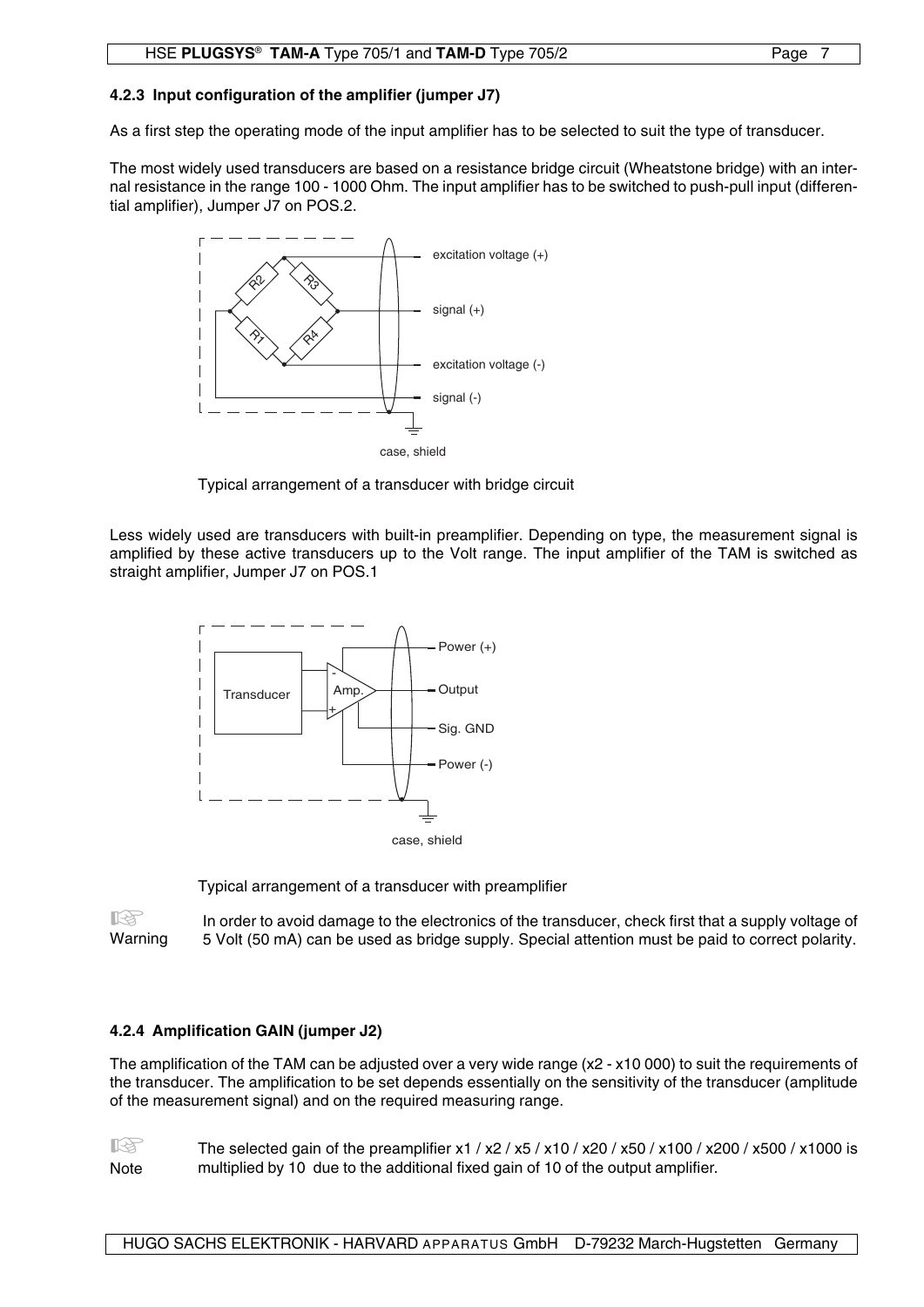| Parameter            | Transducer | Sensitivity      | selected Range  | GAIN (x10)   | <b>Calculated Gain</b> |
|----------------------|------------|------------------|-----------------|--------------|------------------------|
| blood pressure       | APT300     | 5µV/V/mmHa       | ±200            | $\times200$  | 2000                   |
| siene blood          | APT300     | 5µV/V/mmHg       | ±400            | x100         | 1000                   |
| blood pressure       | P23XL      | 5uV/V/mmHg       | ±200            | $\times200$  | 2000                   |
| blood pressure       | ISOTEC     | 5µV/V/mmHg       | ±200            | $\times 200$ | 2000                   |
|                      |            |                  |                 |              |                        |
| blood pressure       | P75        | 1mV/mmHg at 5V   | ±75mmHg         | x50          | 133                    |
| blood pressure       | P75        | 1mV/mmHg at 5V   | ±50mmHg         | x50          | 200                    |
|                      |            |                  |                 |              |                        |
| Respiratory pressure | <b>MPX</b> | 0.5mWmbar at 5V  | 100mbar         | x100         | 200                    |
| Respiratory pressure | <b>MPX</b> | 0.5m Wmbar at 5V | 50mbar          | x100         | 400                    |
|                      |            |                  |                 |              |                        |
| Pneumotachometer     | DLP2.5     | 65mWcmH2O at 5V  | 2.5cmH20        | $\times20$   | 60                     |
|                      |            |                  |                 |              |                        |
| Force                | F30        | 40µV/V/mN        | $±30g = 300mN$  | x100         | 166                    |
| Force                | F30        | 40uV/V/mN        | $\pm 2a = 20mN$ | x500         | 2500                   |
|                      |            |                  |                 |              |                        |
| Force                | F10        | 150µV/V/mN       | $±10a = 100mN$  | x50          | 133.3                  |
|                      |            |                  |                 |              |                        |
| Force                | K30        | 70µV/Vig-force   | ±20g            | $\times 200$ | 1428                   |
| Force                | K100       | 30µV/Vig-force   | ±100g           | x100         | 666                    |
| Force                | K300       | 10µV/V/g-force   | ±200a           | x100         | 1000                   |
| Force                | K1000      | 3µV/V/g-force    | ±1000g          | x100         | 666                    |
|                      |            |                  |                 |              |                        |
| Displacement         | B-40       | 333µV/V/mm       | ±20mm           | x50          | 300                    |

The table below provides information on typical amplifier adjustments for standard transducers and applications.

小

## **Set GAIN on board with Jumper J2**

With a known transducer sensitivity (e.g. Isotec transducer 5.05 µV / Volt supply / mm Hg) the gain is calculated as follows:

Details: Range ±200 mmHg (can be selected individually)

Bridge supply voltage 5 Volt (fixed)

Output voltage range of TAM ±10 V (fixed)

Transducer sensitivity 5.05 µV / Volt supply / mm Hg (see transducer data sheet)



As the GAIN fine trimmer does only allow gain reduction, the gain jumper should allways be set to the next higher possible value. In the example above the gain should be set to 200. This gives an overall amplification of 200 (preamplifier) times 10 (output amplifier), equal to 2000x. The exact adjustment of the gain to 1980 is made through the transducer calibration on the front trimmer "GAIN 20-100%".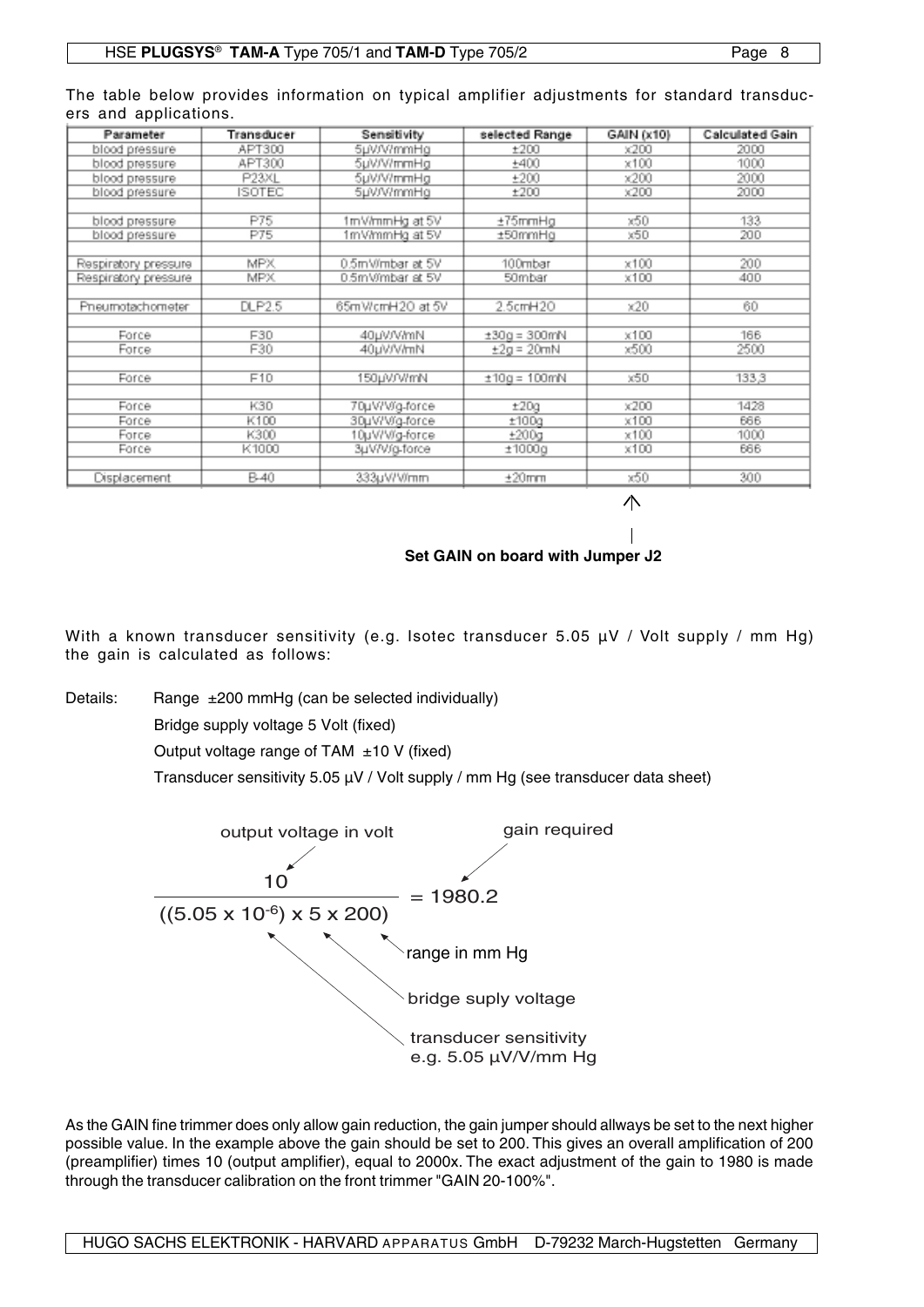Automatic zeroing (autozero) operates digitally with a resolution of 12 bit. This represents an adjustment range of 4096 steps (±2048 steps). Zero adjustment operates directly on the amplifier input so that the zero shift per step depends on the internal resistance of the transducer and on the gain setting. As a basic setting the jumper J8 has to be placed in position (B) (medium).

In case zeroing presents low accuracy (large zero shift per step), at a very large gain setting or at a high transducer resistance (internal resistance greater than 1 kOhm) the position A (low) should be selected. This reduces the effectiveness of the autozero function, there is a smaller zero shift per step.

By contrast it is possible with low gain and low transducer resistance (internal resistance 100 - 500 Ohm) that the autozero adjustment range is not sufficient. The autozero effect must then be increased, jumper in position C (high). This results in a larger zero shift per step and therefore also a larger autozero adjustment range.

## **4.2.6 Low pass filter setting mean output MEAN (jumper J3)**

The time constant (filter action) of the MEAN signal output of the TAM can be set to 0.1 or 0.3 Hz. 0.1 Hz should be selected as the basic setting. This provides maximum smoothing of the pulsatile signal (e.g. blood pressure trace). The mean value (mean pressure) can then be obtained at the MEAN signal output. In view of the large time constant of 10 seconds in position 0.1 Hz, signal changes at the MEAN output can only be measured correctly if the measurement signal changes take place more slowly than 0.1 Hz. Otherwise part of the averaged signal is suppressed in addition to the pulsatile signal. In that case the mean value filter must be set to 0.3 Hz (3.3 seconds).

## **4.2.7 BNC socket Pulsatile or Mean output (jumper J4)**

Jumper J4 assigns to the monitoring output on the front (BNC socket) either the pulsatile or the mean value output. In order to see the real unfiltered signal, normally the pulsatile output should be selected. On the TAM-A the measured signal then corresponds to the signal course on the bargraph.

When using the mean value output at the BNC socket the output signal is no longer identical with the phasic wafeform of the measured signal. This may erroneously be considered as a fault on the output. **KA** Warning

## **4.2.8 Internal signal outputs PULSE and MEAN (jumper J5)**

The internal signal outputs PULSE and MEAN of the TAM are each assigned by a jumper on the link connector J5 to an analogue bus line (AV1 - AV16).

Be sure to select an AV bus line which is not in use and is therefore free. Duplicate connection causes short-circuiting of the two signal outputs. Details of the AV lines already being used in the system can be taken from the bus diagram of the PLUGSYS housing. See chapter 1 of the white operating instructions folder (delivered with each housing). **IB** Warning

If there is no bus diagram it is unfortunately necessary that the settings on your system are determined again. For that purpose all the modules have to be removed in turn and the AV circuit arrangement set on them has to be checked and written down.

The diagram in Section 4.2.2 illustrates at (A) the assignment of the PULSE output to AV-1 and that of the MEAN output to AV-2. It is not essential to use both signal outputs, and the jumpers can then be stored safely on the outer pin rows as shown at (B) (parking position). In this position the jumper is ineffective.

The AV setting which you have made on the TAM must be documented in the bus Important diagram of the housing. diagram of the housing.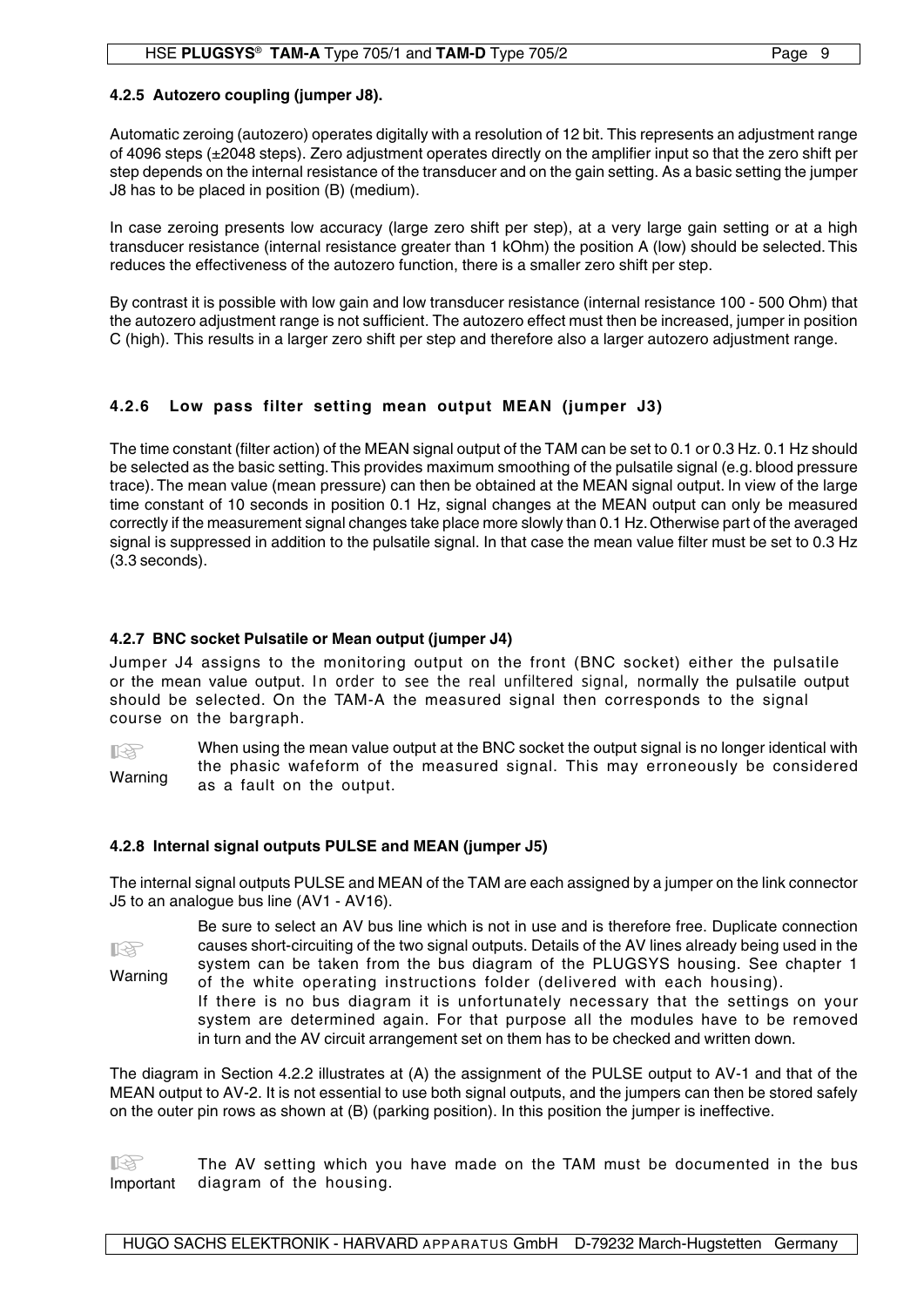## **4.2.9 Setting of the decimal point TAM-D (jumper J1)**



On TAM-D the decimal point position in the digital display can be freely selected. The indicated value then corresponds exactly of the measuring range which you require. For example, for the range  $\pm 10.00$  mN the jumper should be set to position DP-3. In case no decimal point is required remove the jumper and set it to one pin. For measuring blood pressures up to 200mmHg you have to remove this jumper, so that no decimal point is displayed.

## **4.2.10 Mean value filter for digital display TAM-D (jumper J6)**

The digital display on TAM-D is preceded by the selectable signal filter. In its normal setting "FAST" (1.6 Hz) the display directly follows the input signal according to the measuring sequence. In the "SLOW" setting (0.15 Hz) there is a pronounced averaging effect. The settling time of the filter is then approx. 6 seconds.

## **4.3 Signal input**

The signal input is a 6-pin Binder or Amphenol-Tuchel fitted socket with screw lock.

| Suitable plugs: | Binder Type: 09-0321-00-06 |  |
|-----------------|----------------------------|--|
|                 | Amphenol Type: T3400501    |  |



Pin connections:  $P_{\text{in 1 (+) supply +5 Volt (50 mA)}}$ Pin 2 (-) signal input Pin 3 midpoint of the optional internal half-bridge (+2.5 Volt) Pin 4 (+) signal input Pin 5 (-) supply (circuit null) Pin 6 not used

> The connector housing must be connected to the shield screen in the cable and the transducer housing (it must not be connected to the circuit null pin 5). Use only shielded cables !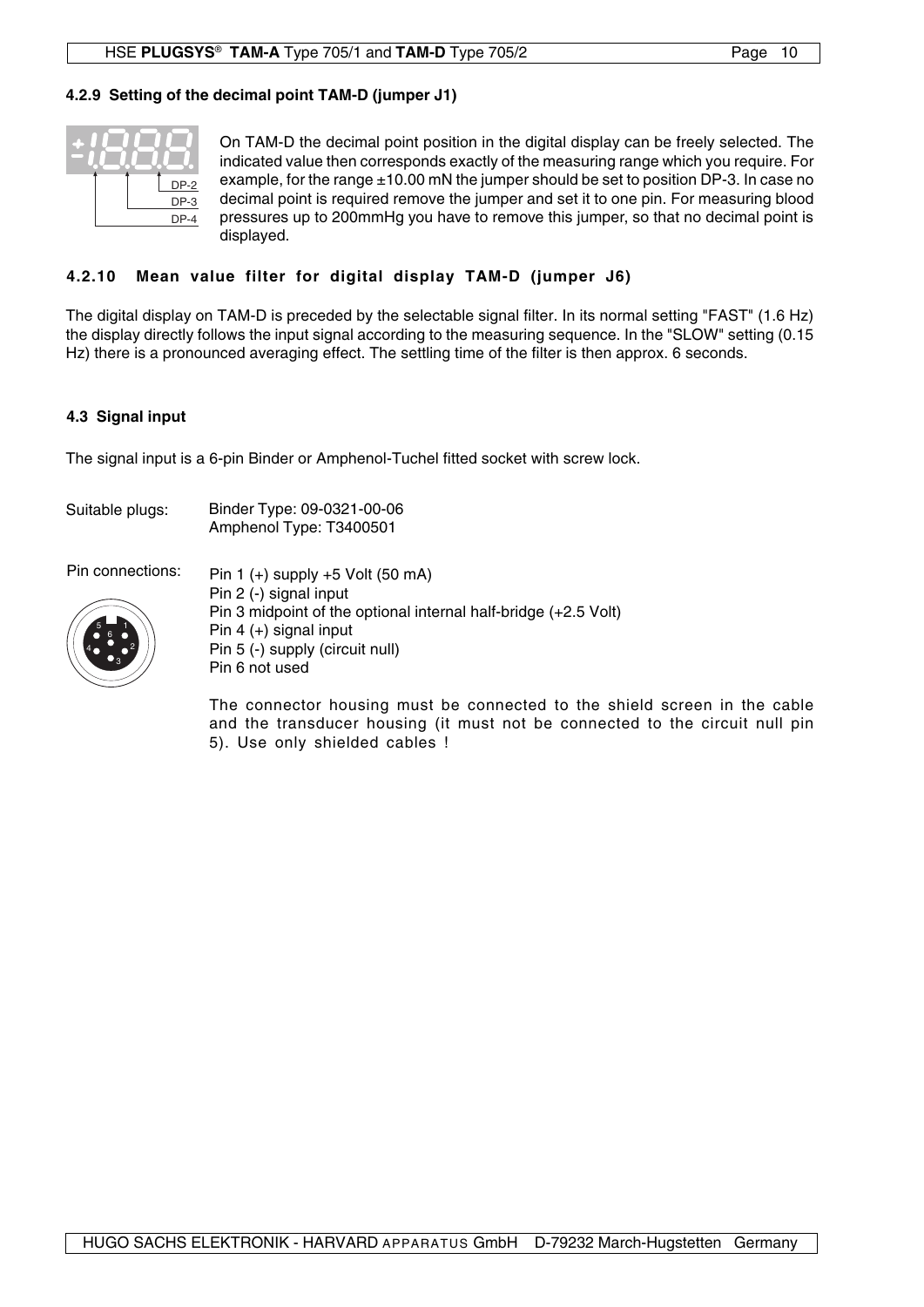### **5. Controls TAM-A**

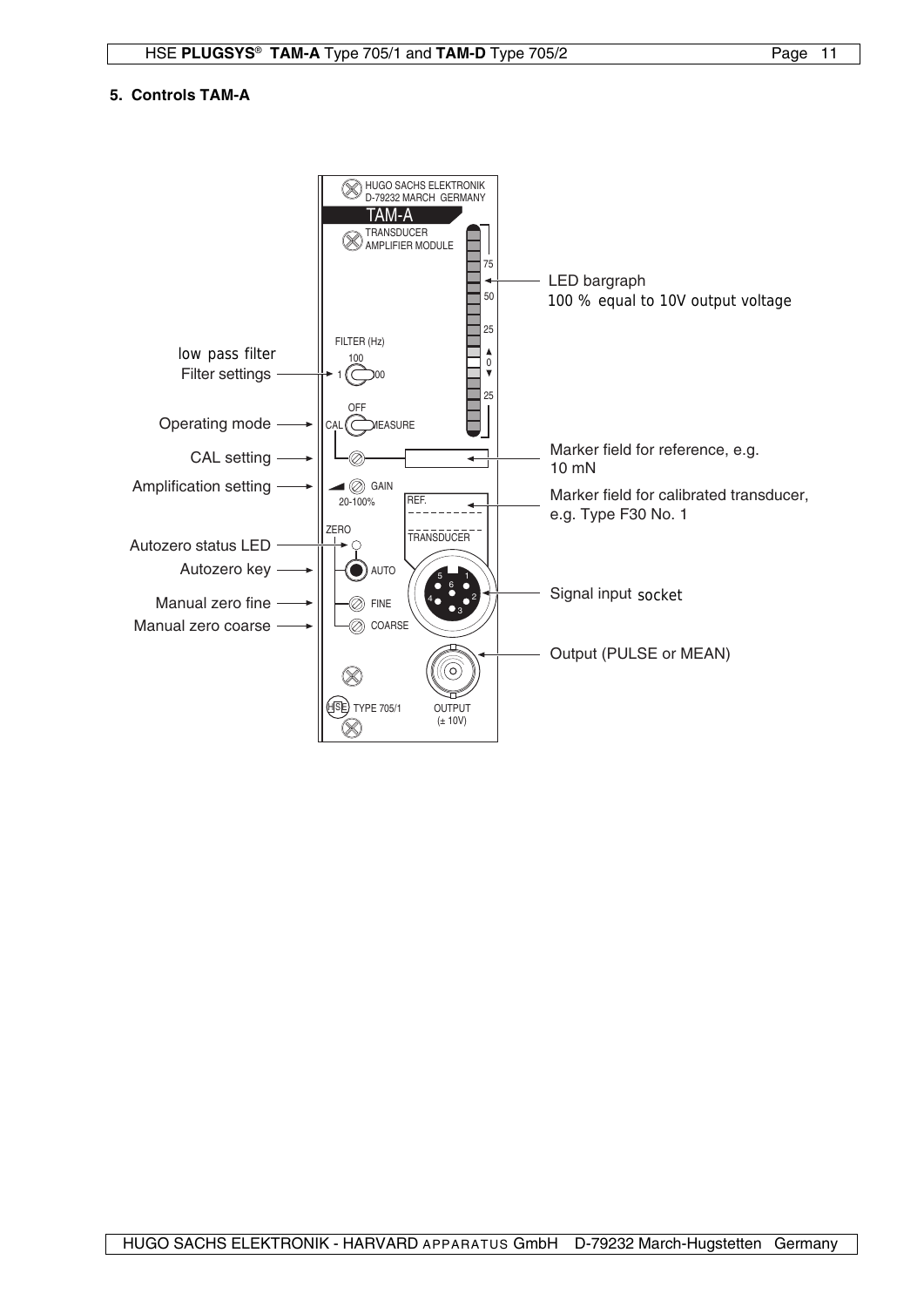## **5.1 Controls TAM-D**

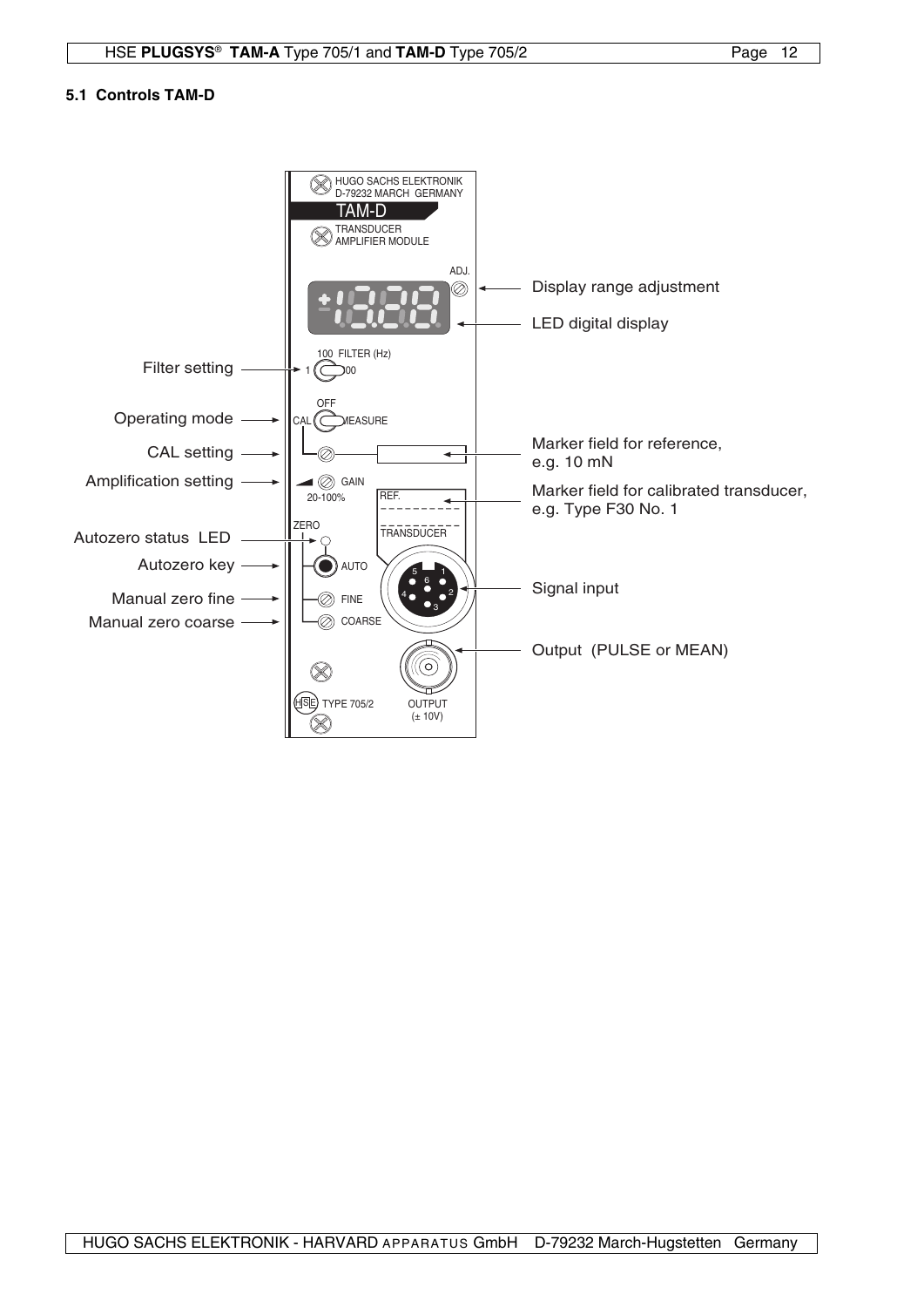#### **6. Start-up**

After you have completed the module installation, connected the transducer to the TAM, switch on the power on the housing. The first step is to calibrate the TAM to the transducer. This may involve adjusting the gain of the TAM to suit the transducer sensitivity and the required range. In addition the CAL Value (simulated static value e.g,. 100mmHg) for calibrating the recording system has to be set.

#### **6.1 Transducer calibration**

. The following points have to be considered first:

- **Establish the required measuring range, e.g.**  $\pm 200$  **mmHg. Note that the maximum** expected signal has to be smaller than the selected range. Do not oversee the pulsatile part of the signal (e.g. the systolic diastolic pulsation of blood pressure). Also have in mind that testing a drug may increase dramaticaly the signal amplitue. Note, that the selected range should be 10 -20 % higher than the maximum expected signal.
- Q Output voltage corresponding to the selected range (i.e. to  $\pm 200$  mmHg).
	- Important  $\mathbb{R}$  The signal voltage span of the PLUGSYS measuring system is fixed at  $\pm$ 10 Volt. The goal should always be to produce maximum amplifier output to have the best ratio between useful signal and resolution. It means that under ideal conditions the range corresponds to the output voltage of ±10 Volt. On TAM-A there is a further advantage through the better deflection of the bar graph indication. The dynamic (pulsatile part) of the measured signal is much better seen.
- Determine the calibration signal, e.g. 100mmHg, for calibrating the recording system to which TAM is connected. By switching the operating mode from MEASURE to OFF and then to CAL it is possible to simulate a static value of e.g. 100 mmHg.

## **6.1.1 Basic settings for transducer calibration**

If you bought the transducer together with the TAM amplifier module these settings already have been done in the factory. See handwritten texts on TAM frontpanel.

Furthermore it is assumed that the internal GAIN jumper already has been set according chapter 4.2.4

- $\Box$  Set output filter to 300 Hz
- $\Box$  Set operating mode to MEASURE
- $\Box$  Set GAIN 20-100% to 100%, fully clockwise (clicking noises) on the multi-turn trimmer
- $\Box$  Set fine manual zero adjustment to mid-position (19 turns anticlockwise and then 9 turns clockwise)
- Initialize the autozero function to the mid of the calibration range. To do so start the autozero function with the transducer disconnected. Since no transducer is connected to the TAM, zeroing is not possible and the function is aborted with an error message. In that case the autozero function is normalised to its mid setting. This procedure is essential to ensure that during later operation the autozero function has maximum action in both positive and negative direction. After this adjustment, connect the transducer back to the TAM.  $\Box$

It is essential that the housing of the input plug is screwed to the socket on the front panel. This is necessary to ensure a secure connection between cable screen and transducer housing screen. Protection against electrostatic discharges is ensured only when the plug case has been properly screwed to the socket. Important **KA** 

See also the description of the autozero function below (Section 7.2).

- On the TAM-D the adjustment ADJ. next to the digital display, a multi-turn trimmer, must be turned fully clockwise (clicking noises). The indicated value, referred to the output voltage, corresponds to 10 Volt = 1000 or 100% of the maximum possible range. The position of the decimal point is disregarded.  $\Box$
- Since the zero of most transducers is affected by its position, the transducer should during calibration be secured on the bench in its operating position, e.g. by a stand, clamp or some suitable component.  $\Box$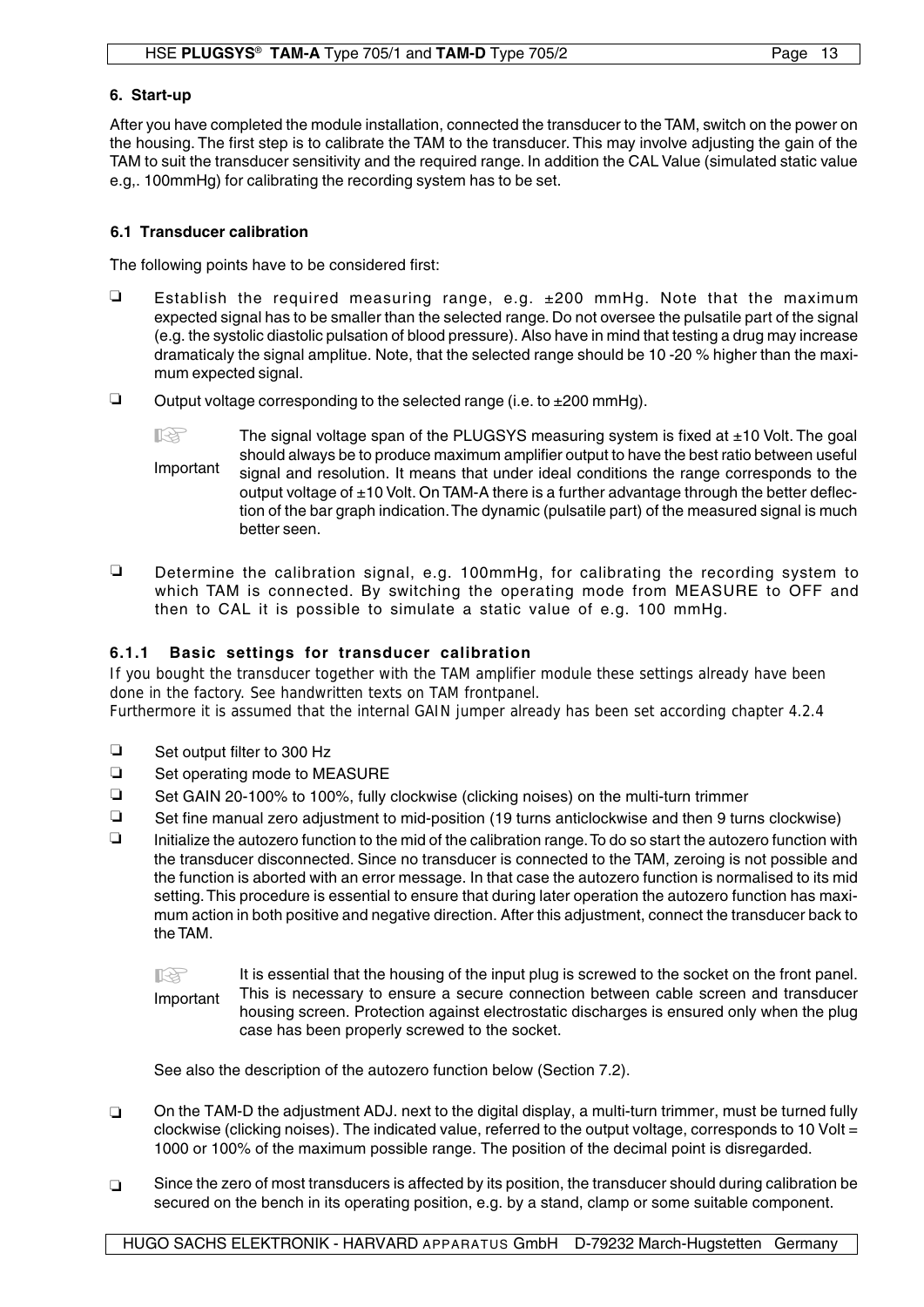## **6.1.2 Transducer calibration TAM-A**

Easiest calibration can be made with connecting a digital voltmeter to the BNC output on the frontpanel. Brief description in short form (example with a pressure transducer):

Wished range 200mmHg: which means 200mmHg should be equal to 10V at the BNC output. Adjust Zero with transducer open to air, connect pressure calibrator and attach 100mmHg, set GAIN so that you get 5V on the analog output.

#### **Detailed description:**

- $\Box$  The bargraph has one fix LED on position Zero, which is always on. A second LED may be on, anywhere on the bargraph when there is no load on the transducer. Carry out an approximate zero adjustment manually with the adjustments ZERO-COARSE first and then ZERO-FINE so both LED's overlap. If a voltmeter is connected at the BNC output it should show as good as possible 0 Volt
- $\Box$  Start the AUTOZERO function by pressing the AUTO button in MEASURE MODE until the LED ZERO goes on, for precise zeroing. The LED ZERO must automatically go off after a few seconds and not be flashing at the end of the adjustment (no error, zero adjustment OK!).
- $\Box$  Using a pressure calibrator, apply the calibration reference e.g. 100mmHg to the transducer without altering the position of the transducer (zero error).
- Now take the litle red screwdriver which was delivered with the system and adjust on the GAIN 20-100% trimmer the gain so that you get e.g. 5V (50% bargraph deflection) which is equal to 5V on the output. The adjustment should be made in conjunction with the recording device (recorder, data acquisition system, oscilloscope) or a commercial voltmeter.  $\Box$

In the case of the example, the output voltage of  $\pm 10$  Volt is equivalent to a measurement range of ±200mmHg.

The larger the applied calibration reference, the more accurate the adjustment can be made. The ideal situation is when the applied reference equals the measuring range.  $\mathbb{R}$ Tip

3 Sorry In case the amplifier deflection is smaller than expected, the internal gain has to be suitably increased. The procedure for transducer calibration as described so far must then be repeated.

The final step should be to check the zero again. The calibration reference load on the transducer is removed. The signal output of the TAM must then again be exactly zero. If this is not Important the case, it is probable that application of the calibration reference load has shifted the transducer zero. A possible cause is a change in the position of the transducer, pulling on the connecting cable etc. In order to achieve maximum accuracy it is necessary to repeat the above adjustment procedure. **KA** 

The last step is to set the CAL value which can simulate a preset value on the TAM output. Set switch CAL-OFF-MEASURE to CAL position. A freely set static calibration value e.g. 100mmHg can at any time be simulated on the signal output of the TAM.  $\Box$ 

## **Method 1:** Adjustment using the recording device

With the TAM in MEASURE mode apply to the transducer, using the calibrator, the reference value you want to simulate. Check for the reading of your recording device. On the TAM, switch now to operating mode CAL. Turn on the CAL adjustment trimmer so that your recording device shows the same reading as with the calibration reference before.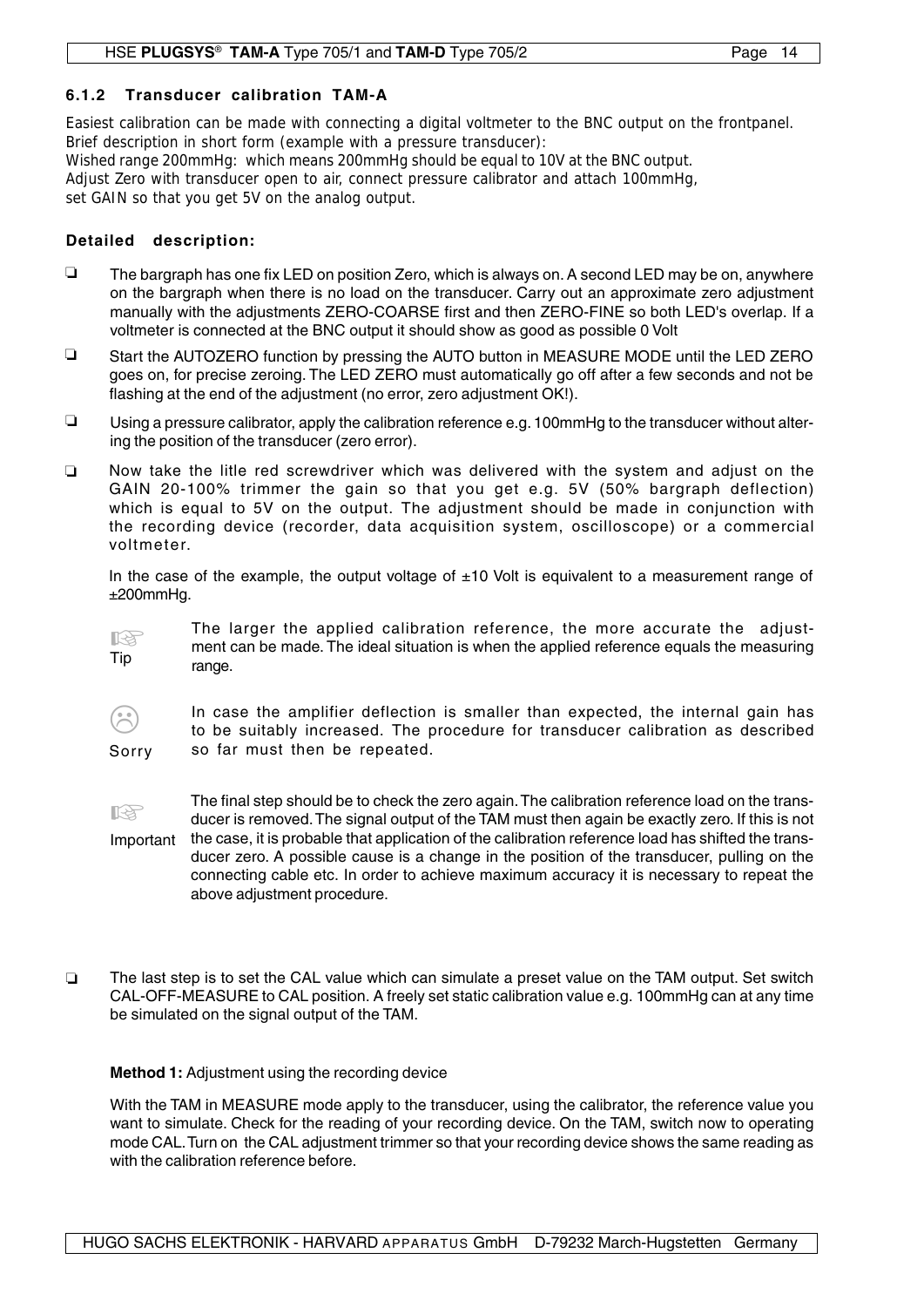## **Method 2:** Adjustment using a voltmeter on the BNC output

This method is possible only when the transducer calibration has been made as an exact voltage of e.g. 5V/100mmHg. Bring the TAM module in operating mode CAL and connect a voltmeter to the BNC signal output. Using the CAL adjustment the output voltage is now adjusted to 5 Volt. The output voltage in the CAL position then corresponds to the required CAL value of e.g. 100 mmHa.

In order to remind the simulated calibration value e.g. 100mmHg please write the value with a soft pencil on the appropriate marker fields on the front panel of the TAM. Any existing writing can readily be removed using a soft rubber.  $\Box$ 

## **6.1.3 Transducer calibration on a TAM-D with a digital voltmeter or a DAQ system**

The transducer calibration on the TAM-D follows essentially the same procedure as that of TAM-A. Here additionally the value you measure is displayed as a number in units (e.g. 100mmHg).

Easiest way here is to use a digital voltmeter on the BNC output socket or your data acquisition system (DAQ) for calibration. (Your DAQ system should show the applied voltage)

Brief description in short form (example with a pressure transducer):

Wished range 200mmHg: which means 200mmHg should be equal to 10V at the BNC output.

Adjust Zero with transducer open to air, connect pressure calibrator and attach 100mmHg,

set GAIN so that you get 5V on the analog output. Adjust display so that it displays 100 (100mmHg).

## **Detailed description:**

- $\Box$  With no load on the transducer, carry out an approximate zero adjustment manually with the trimmers ZERO-COARSE first and then ZERO-FINE. Adjust Zero so that your voltmeter shows almost zero.
- $\Box$  Start the AUTOZERO function by pressing the AUTO button in MEASURE MODE until the LED ZERO goes on, for precise zeroing. The LED ZERO must automatically go off after a few seconds and not be flashing at the end of the adjustment (no error, zero adjustment OK!).
- Using a pressure calibrator, apply the calibration reference e.g. 100mmHg to the transducer without altering the position of the transducer (zero error).
- Now take the litle red screwdriver which was delivered with the system and adjust on the GAIN 20-100% trimmer the gain so that you get e.g. 5V on your Voltmeter or DAQ system. Don't look to the digital display on the TAM-D, it is not set at this point. The adjustment should be made in conjunction with the recording device (recorder, data acquisition system, oscilloscope)  $\Box$

In the case of the example, an output voltage of  $\pm 10$  Volt has to be set for a range of  $±200$ mm $Ha$ .

**KA** Tip

The larger the applied calibration reference, the more accurate the adjustment which can be made. The ideal situation is when the applied reference equals the measuring range.

**3** Sorry In case the amplifier deflection is smaller than expected, the internal gain has to be suitably increased (jumper J2). The procedure for transducer calibration as described so far must then be repeated.

The final step should be to check the zero again. The calibration reference load on the transducer is removed. The signal output of the TAM must then again be exactly zero. If this is not the case, it is probable that application of the calibration reference load has shifted the transducer zero. A possible cause is a change in the position of the transducer, pulling on the connecting cable etc. In order to achieve maximum accuracy it is necessary to repeat the above adjustment procedure. Important **ISS**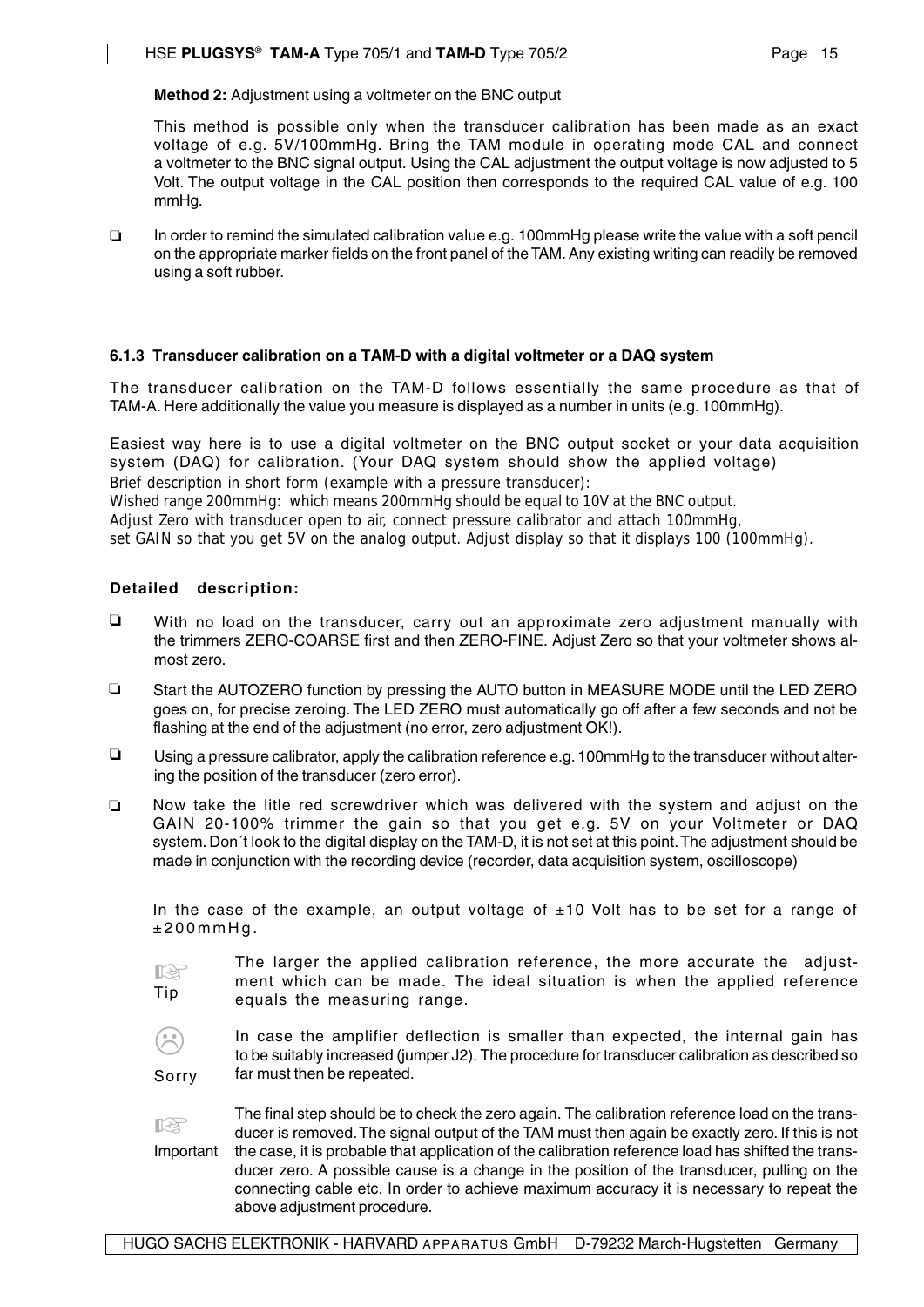#### HSE **PLUGSYS**® **TAM-A** Type 705/1 and **TAM-D** Type 705/2

- The next step now is to set the digital display on the TAM-D so that it displays the value in units of use. Here e.g. 100 (mmHg). Apply the calibration reference e.g. 100mmHg again to the transducer and adjust the digital display with the ADJ trimmer so that you get 100 on the display. Now your output should show 100mmHg on the display and deliver 5 Volt on the output BNC socket. If you have set the display to show one decimal you will not be able to adjust the display to more than 50.5. Please remove the module and remove the decimal point jumper (J1). Now you are able to display 100.  $\Box$
- The last step is to set the CAL value which can simulate a preset value on the TAM output. Set switch CAL-OFF-MEASURE to CAL position. A freely set static calibration value e.g. 100mmHg can at any time be simulated on the signal output of the TAM. Set switch CAL-OFF-MEASURE to CAL position. Turn on the CAL trimmer so that your display shows the choosen simulation value e.g. 100 (mmHg). If you switch now to CAL your TAM-D always simulates 100mmHg on the display and on the output.  $\Box$

#### **6.1.4 Transducer calibration on a TAM-D with using the digital display (procedure for users who don´t have a digital voltmetern nor a DAQ system**

- For evaluating the measurement signal with the built-in digital display it is important that the trimmer ADJ. on the right next to the display is turned fully clockwise. The multiturn potentiometer has 19 turns and no fixed limit stop. The digital display is normalised with ADJ. turned fully clockwise. The range of  $\pm 10$  Volt corresponds to a reading of ±1000. The decimal point is disregarded. You can now consider the displayed value as ±10.00 Volt or as  $\pm 100.0\%$  of the measuring range.  $\Box$
- The transducer calibration is therefore very simple on the TAM-D. Similar to the example in the calibration description for the TAM-A, a range of 200mmHg and a reference loading on the transducer of 100 mmHg is assumed. This corresponds to a calibration of 100mmHg per 5 Volt.  $\Box$

## **Detailed description:**

- $\Box$  With no load on the transducer, carry out an approximate zero adjustment manually with the trimmers ZERO-COARSE first and then ZERO-FINE. Adjust Zero so that your digital display shows almost zero.
- □ Start the AUTOZERO function by pressing the AUTO button in MEASURE MODE until the LED ZERO goes on, for precise zeroing. The LED ZERO must automatically go off after a few seconds and not be flashing at the end of the adjustment (no error, zero adjustment OK!).
- $\Box$  Using a pressure calibrator, apply the calibration reference e.g. 100mmHg to the transducer without altering the position of the transducer (zero error).
- Take the litle red screwdriver which was delivered with the system and adjust on the GAIN 20-100% trimmer the gain so that you see e.g. 500 on your TAM-D Display. The output now must deliver 5V.  $\Box$
- The next step now is to set the TAM-D digital display so that it displays the value in units of use. Here e.g. 100 (mmHg). Apply the calibration reference e.g. 100mmHg again to the transducer and adjust the digital display with the ADJ trimmer so that you get 100 on the display. Now your output should show 100mmHg on the display and deliver 5V on the output BNC socket  $\Box$
- The last step is to set the CAL value which can simulate a preset value on the TAM output. Set switch CAL-OFF-MEASURE to CAL position. A freely set static calibration value e.g. 100mmHg can at any time be simulated on the signal output of the TAM. Turn on the CAL trimmer so that your display shows e.g. 100 (mmHg). If you switch now to CAL your TAM-D always simulates 100mmHg on the display and on the output.  $\Box$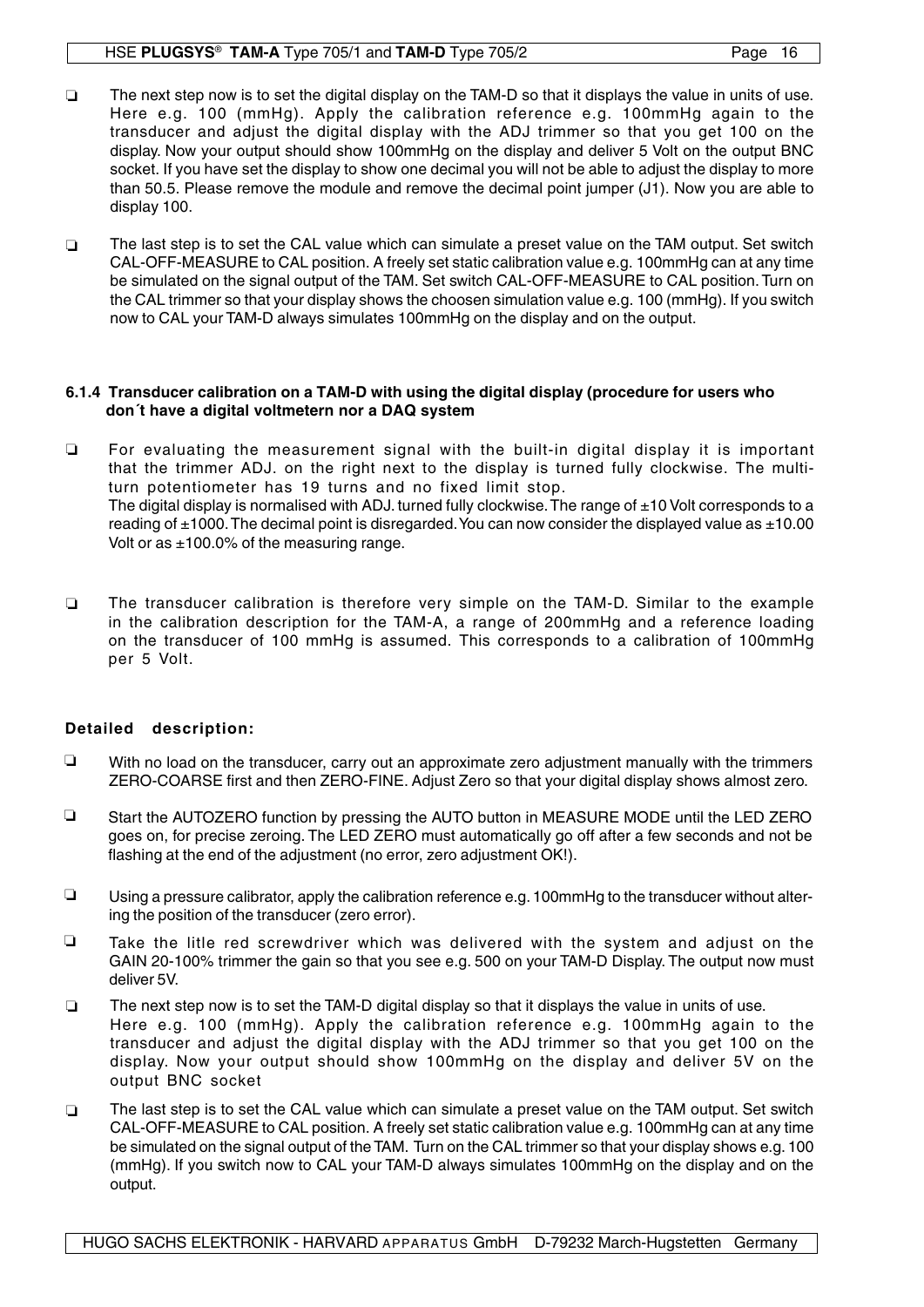## **7. Zero compensation ZERO**

Zero compensation is required to correct the transducer zero without any load on. The output signal of e.g. a Wheatstone bridge without any loading is never exactly zero. Possible causes are manufacturing tolerances in the branch resistances, the effect of position, or slight bridge unbalance through overload or compensation of an applied preload. Zero compensation consists of feeding a compensating current into the transducer bridge circuit. In this way zero compensation is independent of the amplification selected on the TAM. TAM offers manual coarse and fine adjustment as well as a very precise autozero function in order to compensate even extreme symmetry errors in a transducer bridge.

## **7.1 Manual zero adjustment**

The effect of the COARSE zero adjustment is larger than that of the FINE adjustment by a factor of 5. In order to use the adjustment range of the FINE adjustment in both positive and negative directions it is necessary first to move the FINE adjustment roughly to its centre position. Turn the multi-turn adjustment fully anticlockwise (19 turns) and then about 8 turns clockwise. The same applies to the autozero function, see description below (Section 7.2).

Coarse adjustment with the ZERO COARSE adjustment Fine adjustment with the ZERO FINE adjustment Precise zero with the autozero function

Note: On TAM-D it is in principle also possible to make the precise zero adjustment using the built-in digital display and the FINE manual adjustment. It is therefore not essential to produce precise zero adjustment using the autozero function. On TAM-A however, accurate zeroing is not possible in this way because of the limited resolution of the bargraph. Precise zero adjustment on TAM-A requires the use of the autozero function.

## **7.2 Automatic zero adjustment.**

Automatic zero compensation (autozero function) operates digitally with a resolution of 12 bit. This provides an adjustment range of 4096 steps (±2048 steps). Zero adjustment operates directly on the amplifier input and the zero shift per step therefore depends on the internal resistance of the transducer and on the gain setting (see Section 4.2.5, Zero coupling). The autozero setting is stored permanently and remains held until the next automatic zero adjustment even if the amplifier case is switched off.

- Automatic zero adjustment is possible only in operating mode MEASURE. Starting autozero in the mode OFF or CAL results in an error, the status LED above the AUTO key flashes briefly 4 times.  $\Box$
- Autozero can only be initiated after a waiting time of 2 seconds. This means that the AUTO push button must be held down for at least 2 seconds. This prevents unintentional initiation of a zero adjustment. Throughout the adjustment the status LED shows a steady light. After successful zero adjustment the status LED goes off immediately. In case the autozero adjustment range is not sufficient, the status LED flashes 15 times at the end of the adjustment. In addition the automatic system is normalised to the centre of the adjustment range. In order to proceed with zeroing the zero position has to be corrected manually. Automatic adjustment should then be possible (see also autozero coupling Section 4.2.5).  $\Box$
- In order to move autozero to its mid position the transducer has to be disconnected from the TAM and autozero is started. Since zeroing is now impossible the autozero function makes an unsuccessful attempt at zeroing and then normalises itself to its mid position.  $\Box$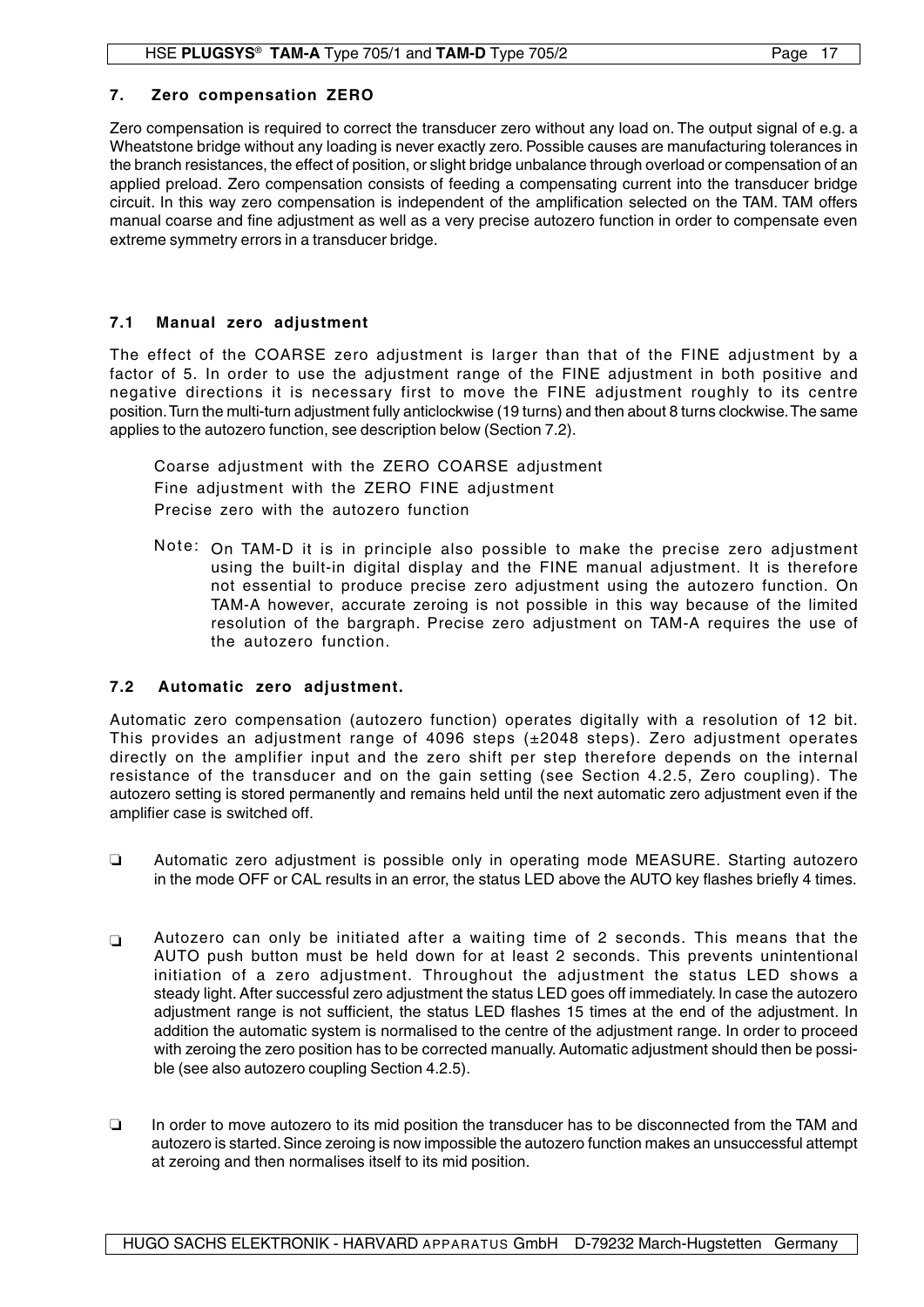## **8. Filter 30 - 100 - 300 Hz**

A low-pass filter is arranged before the pulsatile signal output to smooth the signal wafeform. The filter action can be selected on the FILTER (Hz) switch between 30, 100 and 300 Hz (older version 1, 100and 300 Hz). The stated frequency refers to the frequency limit for -3dB amplitude loss. Normally the filter setting 300 Hz should be selected. Depending on the type of measurement signal the filter can if required be switched to 100 or 30 Hz. Always check how the filter action alters the shape of the signal.

On cardiovascular pressure measurement always use the filters 100 or 300Hz. On respiratory and tisse experiments with slow smooth muscles you can use the 30Hz filter position. The filter should never alter the signal in its amplitude !!!

#### **9. Maintenance notes**



Any splashes of salt solution should be removed immediately with a cloth in order to prevent corrosion damage to the metal parts, the connectors and the electronics.

For cleaning the front panel, connectors and cables never use scouring powder or cleaning agents which attack plastics or aluminium.

Any dust should be removed with a lint-free cloth or with a fine dust brush.

Heavier dirt can be removed with soapy water or a domestic cleaning agent, using a soft cloth. Then wipe up with clean water. Never allow any liquid to find its way inside the instrument or into switches or sockets.

Any spots on the aluminium front panel can be removed with an ordinary plastic rubber.

The interior of the module does not require any servicing or cleaning.

## **9.1 Conformity**

This product and accessories conform to the requirements of the Low-Voltage Guideline 73/ 23/EWG as well as the EMC Directive 89/336/EWG and are accordingly marked with the CE symbol. For conformity with the standard it is essential that the details in these Instructions are strictly observed during operation.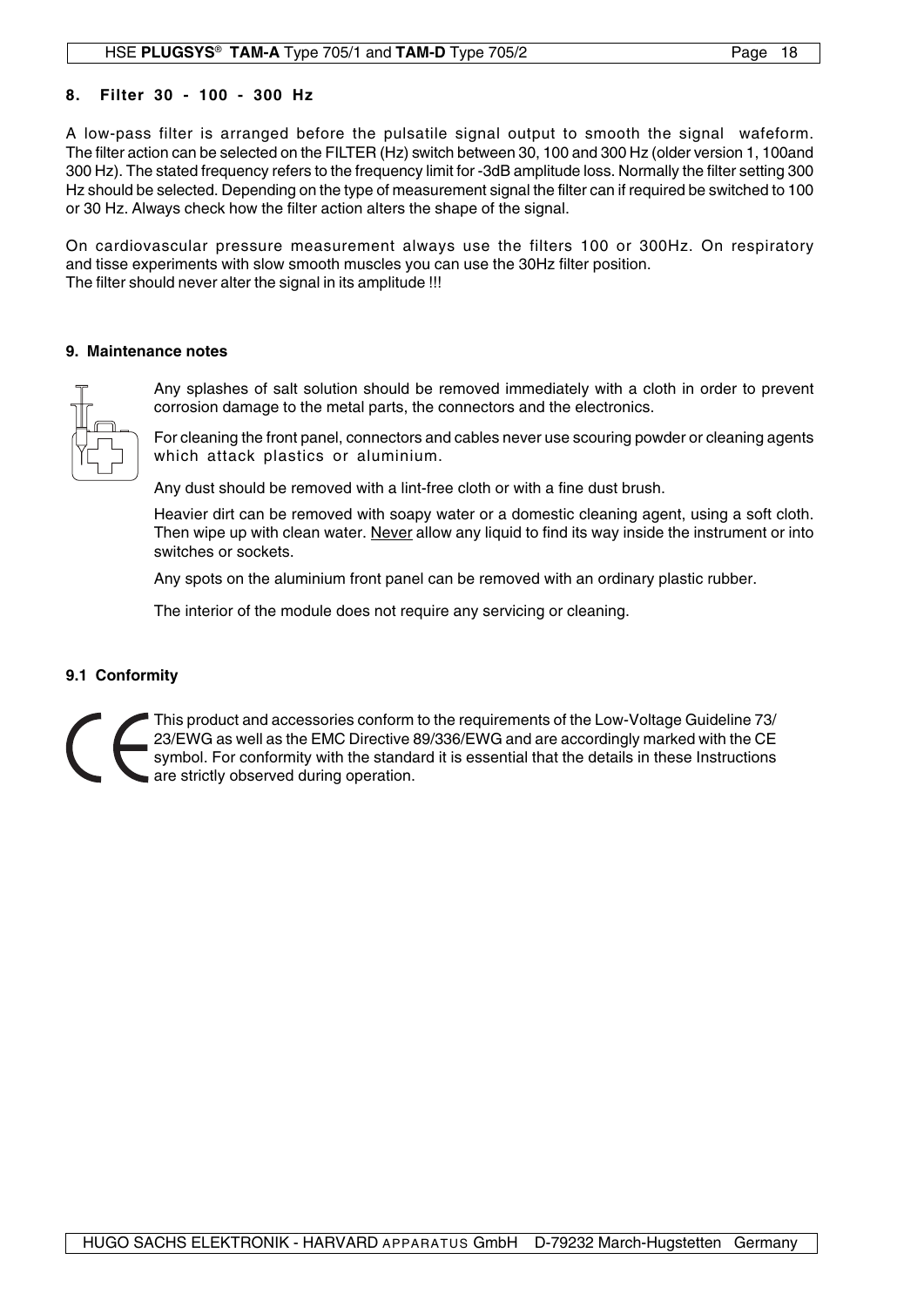#### **9.2 Technical data TAM**

| Construction            | PLUGSYS module                                                                                                                                                                                                                         |
|-------------------------|----------------------------------------------------------------------------------------------------------------------------------------------------------------------------------------------------------------------------------------|
| Input                   | Differential input with an input impedance of 10 <sup>10</sup> Ohm through a 6-pin Binder or Amphenol-<br>Tuchel socket with screw lock. For direct operation of resistive transducers with half-bridge<br>or full-bridge circuit.     |
| Input plug              | Binder Type 09-0321-00-06 / Amphenol Type T3400501                                                                                                                                                                                     |
| <b>Bridge</b><br>supply | 5 Volt / 50 mA max.                                                                                                                                                                                                                    |
| Gain                    | In the range 10x to 10 000x, selected by internal jumper as $x10$ , $x20$ , $x50$ , $x100$ , $x200$ ,<br>x500, x1000, x2000, x5000 and x10000. The basic gain setting can be varied with the<br>GAIN control within the range 20-100%. |
| Zeroing                 | 1. Autozero by pushbutton<br>2. Manual zero through multi-turn coarse and fine trimmers                                                                                                                                                |
|                         | Indication TAM-A Analogue LED bargraph, 19 LEDs (+12/null/-6) for visual indication of the measurement<br>signal                                                                                                                       |
|                         | Indication TAM-D $3\frac{1}{2}$ -digit LED display $\pm 10$ Volt / $\pm 100\%$ , or variable to suit the actual measurement                                                                                                            |
| Output filter           | Low-pass with 3 settings 30 - 100 - 300 Hz selected by switch                                                                                                                                                                          |
| Outputs                 | Internally to PLUGSYS system bus: pulsatile output and additional mean value output (0.1<br>or $0.3$ Hz)                                                                                                                               |
|                         | BNC socket on front panel: pulsatile output or mean value output (0.1 or 0.3 Hz) as se-<br>lected internally through jumper                                                                                                            |
| CAL reference           | In position CAL, simulate a reference value adjustable by multi-turn trimmer, additionally<br>zero reference in position OFF                                                                                                           |
| Supply                  | +5 Volt 350 mA from PLUGSYS system bus                                                                                                                                                                                                 |
| Dimensions              | 19" PLUGSYS module, width 8E (40.5 mm), height 3U (128.7 mm), depth Eurocard (220<br>mm)                                                                                                                                               |
| Connector               | DIN 41612, 96 pin VG                                                                                                                                                                                                                   |
| Weight                  | 260g                                                                                                                                                                                                                                   |
| Accessory               | <b>Operating Instructions</b>                                                                                                                                                                                                          |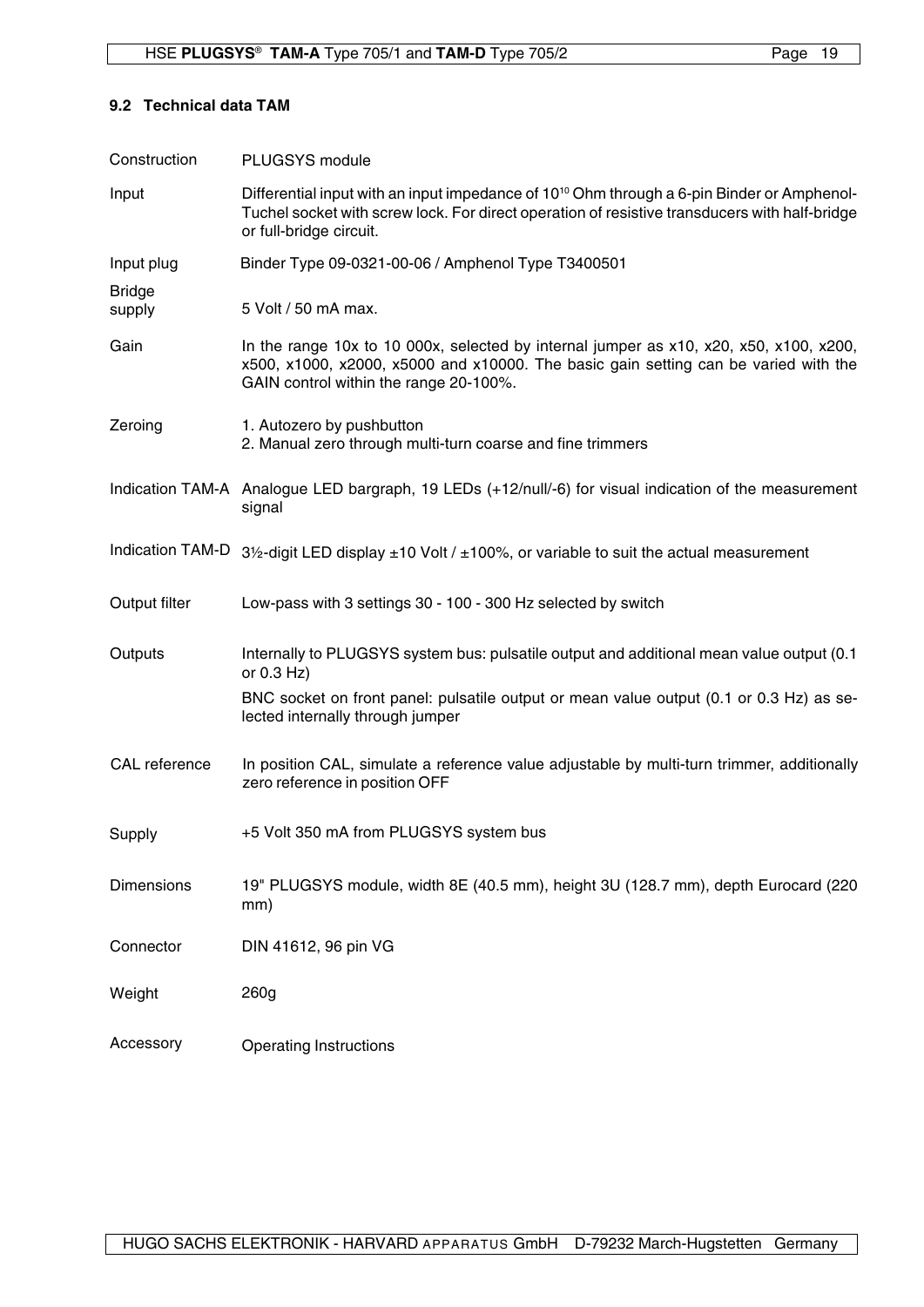# **Index**

## **A**

Amplification GAIN ... 7 Application ... 4 Automatic zero adjustment. ... 16 Autozero coupling ... 9

# **B**

Basic adjustment for transducer calibration ... 13 BNC socket ... 9

# **C**

Calibrating the digital display TAM-D ... 16 CE symbol ... 17 Conformity ... 17 Controls TAM-A ... 11 Controls TAM-D ... 12 Copyright ... 3

# **D**

Decimal point setting TAM-D ... 10

# **E**

Electrostatic discharges (ESD), protection against ... 5

# **F**

Filter 1 - 100 - 300 Hz ... 17 Filter setting mean output ... 9

# **G**

General description ... 4

## **I**

Input configuration of the amplifier ... 7 Installation procedure ... 4 Installing the module in a housing ... 4 Internal settings ... 5 Internal signal outputs PULSE / MEAN ... 9 Introduction ... 3

# **J**

Jumper, location of ... 6

## **M**

Maintenance notes ... 17 Manual zero adjustment ... 16 Manufacturer's details ... 3 Mean value filter digital display TAM-D ... 10 Mean value output MEAN ... 9

# **R**

Reply Form ... 20

# **S**

Safety note ... 3 Signal input ... 10 Start-up ... 13

## **T**

Technical data TAM ... 18 Trademark ... 3 Transducer calibration ... 13 Transducer calibration TAM-A ... 14 Transducer calibrationTAM-D ... 15 Transducer with bridge circuit ... 7 Transducer with preamplifier ... 7

# **Z**

Zero compensation ZERO ... 16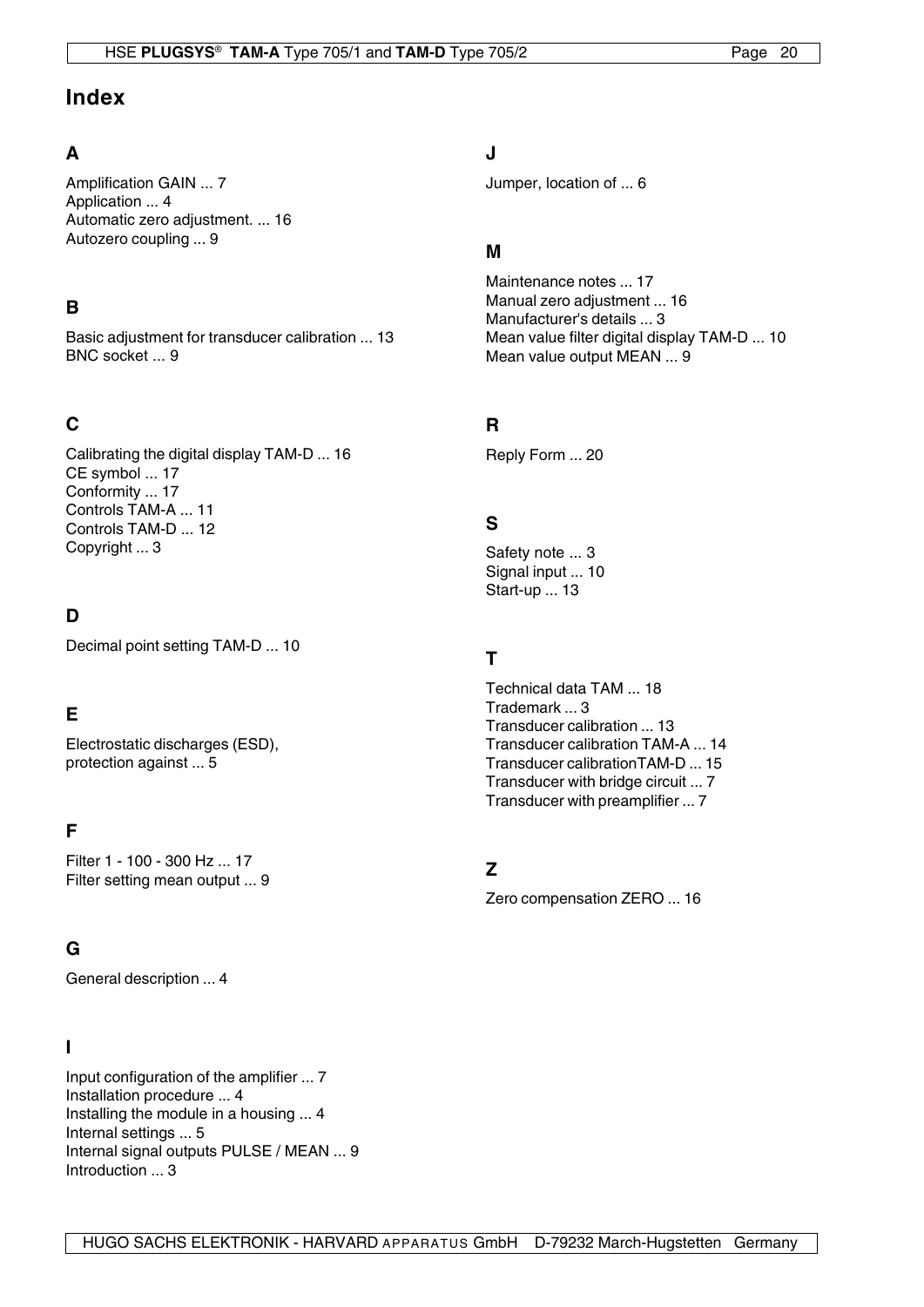## **Reply Form .......................**

Please take a few minutes of your time in order to write to us on any difficulties in understanding the Operating Instructions or in the use of the apparatus. With your feedback you will help to improve our products and the system documentation and make them more user-friendly.

Please tell us

- $\mathbb{R}$  where you have found mistakes,
- $\mathbb{R}$  where the arrangement was not clear and what you did not understand,

 $\mathbb{R}$  and where you would like to see improvements.

Many thanks for your kind assistance. Yours HUGO SACHS ELEKTRONIK -HARVARD APPARATUS GmbH.

|                                                | Your name     | the control of the control of the control of the control of the control of the control of                                                                                                                                     |  |
|------------------------------------------------|---------------|-------------------------------------------------------------------------------------------------------------------------------------------------------------------------------------------------------------------------------|--|
|                                                |               | Organisation - Contract of Contract of Contract of Contract of Contract of Contract of Contract of Contract of                                                                                                                |  |
|                                                | <b>Street</b> | <u> 1989 - Johann Stein, mars an deus Amerikaansk kommunister (* 1958)</u>                                                                                                                                                    |  |
|                                                | Town          | <u> 1980 - Andrea Station, amerikansk politik (* 1950)</u>                                                                                                                                                                    |  |
|                                                | Phone/Fax     | <u> 1989 - Johann Stein, marwolaethau a bhann an t-Amhair Aonaichte ann an t-Amhair Aonaichte ann an t-Amhair Aon</u>                                                                                                         |  |
|                                                |               |                                                                                                                                                                                                                               |  |
|                                                | e-mail        | the control of the control of the control of the control of the control of the control of the control of the control of the control of the control of the control of the control of the control of the control of the control |  |
|                                                |               |                                                                                                                                                                                                                               |  |
|                                                |               |                                                                                                                                                                                                                               |  |
|                                                |               |                                                                                                                                                                                                                               |  |
|                                                |               |                                                                                                                                                                                                                               |  |
|                                                |               |                                                                                                                                                                                                                               |  |
|                                                |               |                                                                                                                                                                                                                               |  |
|                                                |               |                                                                                                                                                                                                                               |  |
|                                                |               |                                                                                                                                                                                                                               |  |
|                                                |               |                                                                                                                                                                                                                               |  |
|                                                |               |                                                                                                                                                                                                                               |  |
|                                                |               |                                                                                                                                                                                                                               |  |
|                                                |               |                                                                                                                                                                                                                               |  |
| Please send this sheet or a copy to:           |               |                                                                                                                                                                                                                               |  |
| HIICO CACHO ELEKTRONIIK HADVARD ARRABATUS CMNH |               |                                                                                                                                                                                                                               |  |

HUGO SACHS ELEKTRONIK - HARVARD APPARATUS GmbH, Gruenstr. 1, D-79232 March-Hugstetten, Germany Fax. (int. + 49) 7665-9200-90

HUGO SACHS ELEKTRONIK - HARVARD APPARATUS GmbH D-79232 March-Hugstetten Germany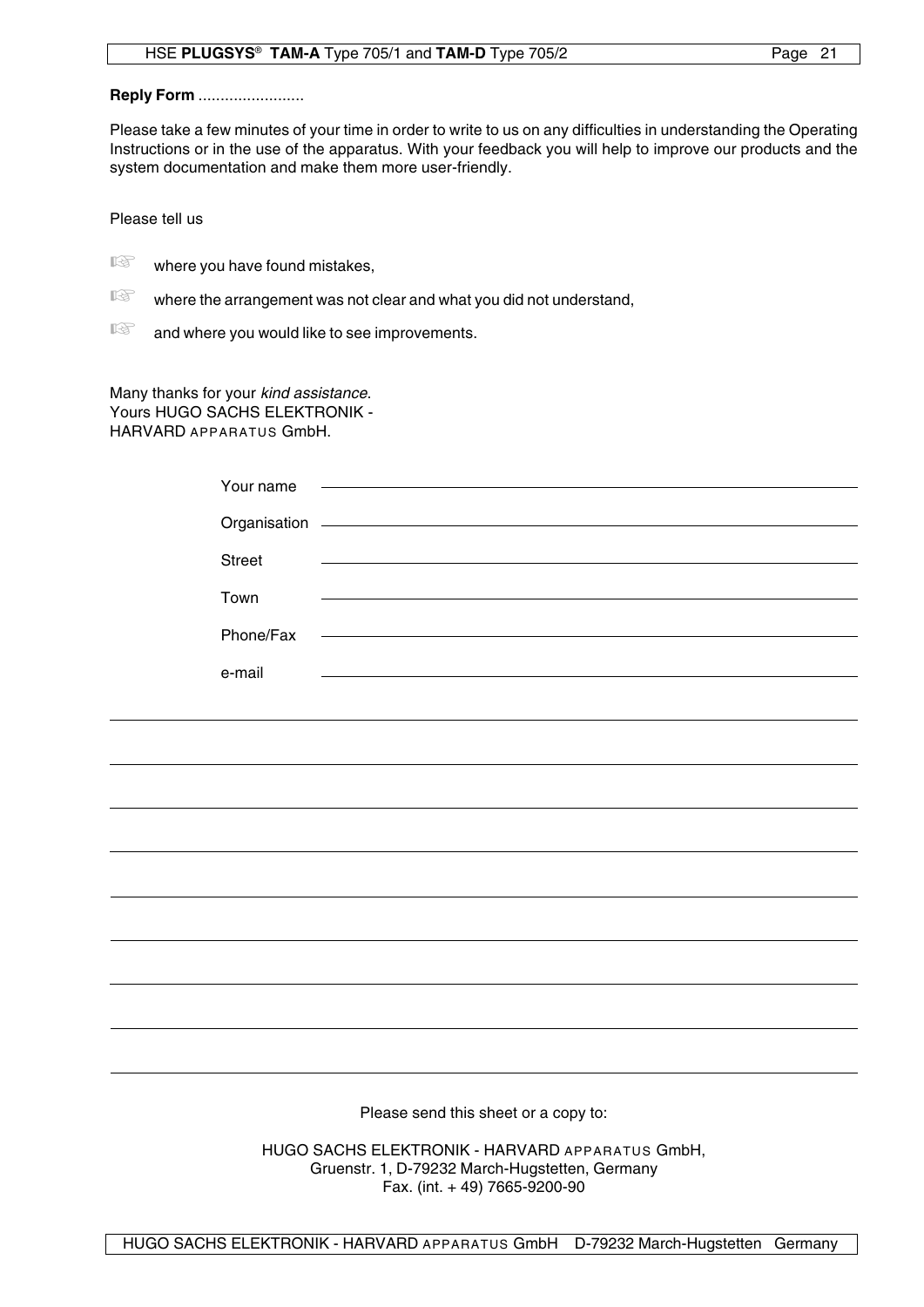**Application note:**

#### **Adaptation of a blood pressure transducer to a PLUGSYS TAM-A module**

Before using a blood pressure transducer (e.g. APT300, P75…) together with a Transdcuer Amplifier Module TAM-A or TAM-D you have to do some adjustments and to perform a calibration.

As the different transducers deliver a different voltage signal first the GAIN on the amplifier board must be set. Therefore you have to pull out the module from the housing. To do that just open the upper and the lower screw (with a PHILIPS screwdriver) on the front panel and pull the module out.

Coarse GAIN is adjusted on the jumper row J2.

#### **Set GAIN for the transducers as follows:**

| APT300             | x200 |
|--------------------|------|
| P <sub>23</sub> XL | x200 |
| P75                | x50  |

After you have installed the jumper in position install the module back in the housing and close the screws. Switch on main power and connect the transducer to the module.

#### **TAM-A basic settings:**

- Lowpass Filter on 300 Hz
- Move the switch CAL/OFF/ MEASURE in MEASURE position

#### **First step is the Zero adjustment:**

- Remove load from the transducer, open horizontal port on APT300 or P75 transducers to air
- Adjust Zero by pressing the AUTO ZERO button on the TAM module for 3 seconds
- The red LED light above the button lights up during automatic zero adjustment. If the module can not adjust zero the red LED light starts blinking, first is to check if switch CAL/OFF/ MEASURE is really in MEASURE position.
- If the module can not adjust Zero you have to adjust Zero manually with the COARSE trimmer below to the AUTO ZERO button. Take the delivered little red screwdriver and adjust zero, so that you see only one bar on the bargraph module at zero position. If you have a voltmeter available, connect it to the OUTPUT BNC socket. Zero Pressure should lead to 0V on the output.
- After manual adjustment repeat ZERO adjustment by pressing again the AUTO ZERO button for 3 seconds. This time the module should be able to adjust Zero automatically. LED is no longer blinking.

## **Upper Calibration point / setting of measuring range**

First you should think about the measurement range you intend to use. The range is the area where you expect your measured signals.

In case of arterial blood pressure a range up to 200mmHg is in most cases good. (In case of measuring on hypertensive species 300mmHg is recommended).

The range and the GAIN (amplification) run contrary. If you use more GAIN the range gets smaller, if you use less GAIN the range gets larger. This means if you have e.g. to change the range from 200mmHg to 300mmHg you have to reduce the GAIN to get a larger range.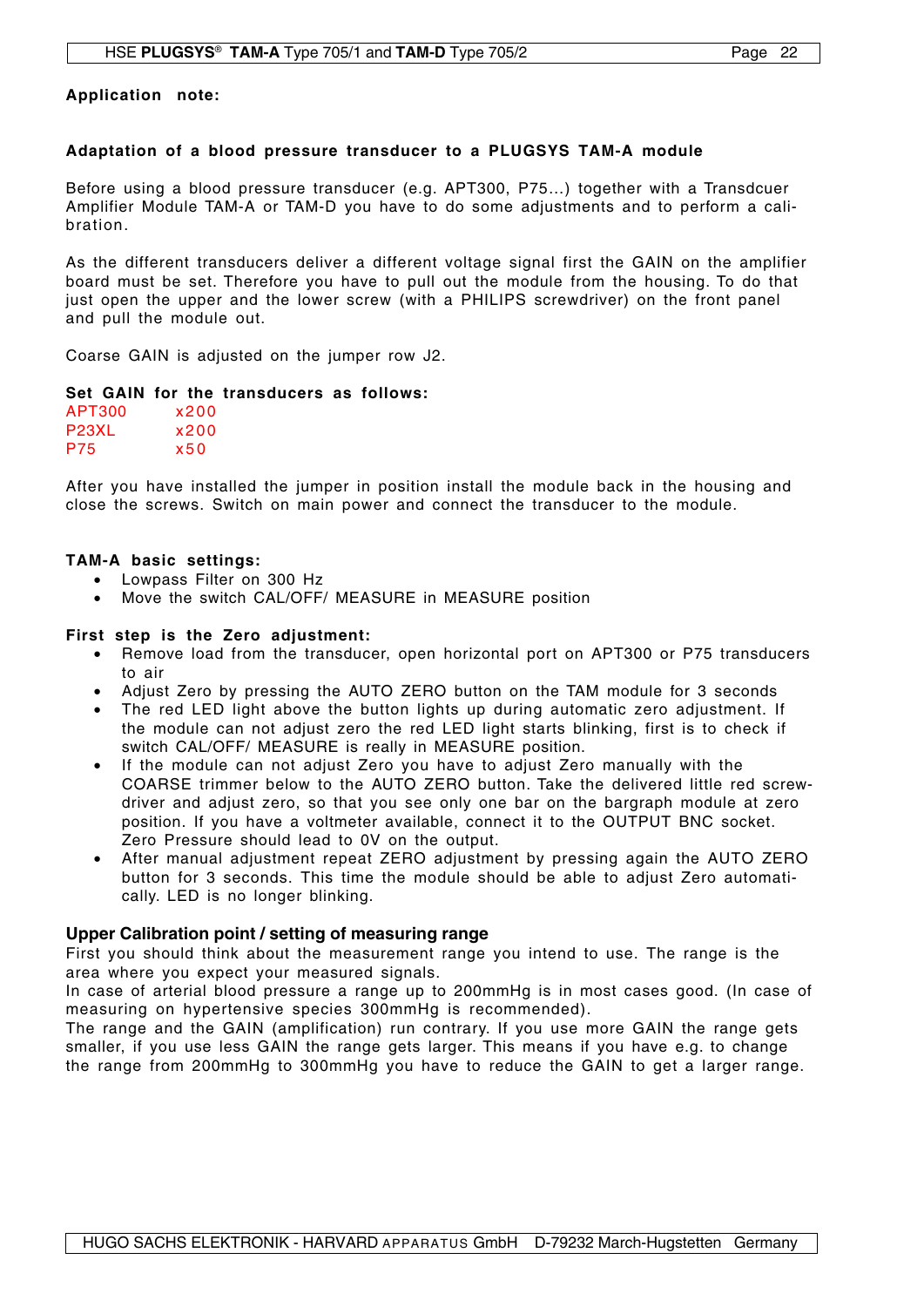Back to our example with a range up to 200mmHg.

The TAM amplifier has an output voltage of +- 10V.

0% deflection is equal to 0V, 100% deflection on the bargraph is equal to 10V. If we now intend to measure up to 200mmHg we have to set the GAIN so that we reach 10V (100%) for 200mmHg or 5V (50%) for 100mmHg.

- set switch CAL/OFF/MEASURE in MEASURE position
- apply a pressure of 100mmHg with your pressure calibrator to your transducer
- check if everything is thight so that the pressure remains stable and constant
- now look to the bargraph and check the deflection
- adjust the GAIN trimmer on the front panel with the little red screwdriver, which was delivered with the system
- adjust GAIN so that you get 5V (50% bargraph deflection) for 100mmHg. The output delivers the voltage of 5V.
- remove pressure from your transducer, you should get 0V on the output
- again give 100mmHg to the transducer, you should receive 5V on the output
- if this is the case all is set well. If not readjust.

In order to avoid performing a full calibration of the output to your DAQ system daily, you can set the module so that it **simulates** a value of 100mmHg in position **CAL.**

- Set switch CAL/OFF/MEASURE into CAL position. This simulates a pressure on the bargraph and on the analog outputs of the module.
- Take the little red screwdriver and turn on the CAL trimmer **(not on the GAIN !)** so that you get +5V (50% bargraph deflection) which is equal to 100mmHg.

Now all settings are done and you can switch back the module to MEASURE position and start your measurements.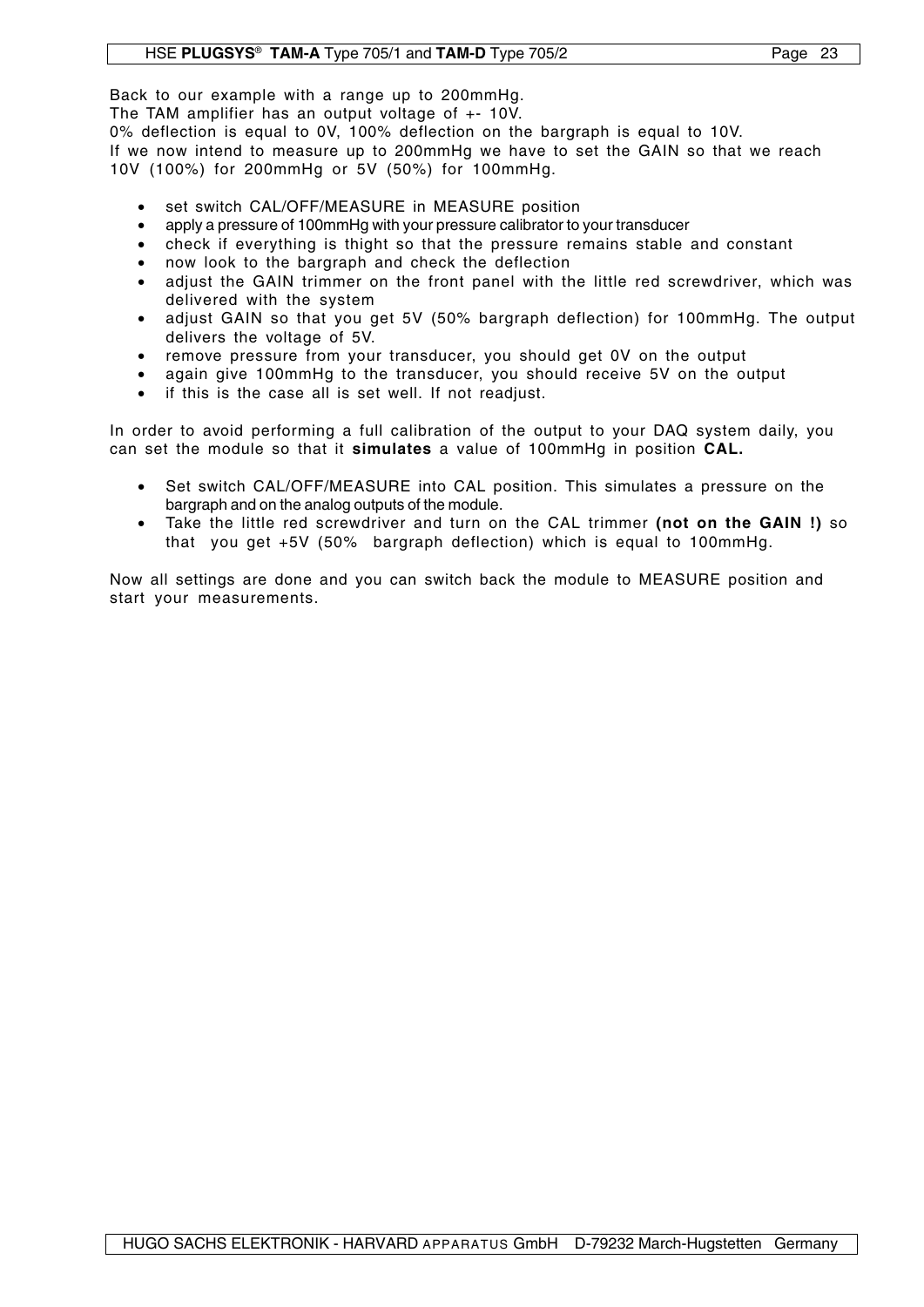#### **Application note:**

## **Adaptation of a force transducer to a PLUGSYS TAM-A module**

Before using a force transducer (e.g. F10, F30 or K30, K100, K1000) together with a Transdcuer Amplifier Module TAM-A or TAM-D you have to do some adjustments and to perform a calibration.

As the different transducers deliver a different voltage signal first the GAIN on the amplifier board must be set. Therefore you have to pull out the module from the housing. To do that just open the upper and the lower screw (with a PHILIPS screwdriver) on the front panel and pull the module out.

Coarse GAIN is adjusted on the jumper row J2.

#### **Set GAIN for the transducers as follows:**

F10 x 50 ... x200 depending on wished range (see table chapter 4.2.4)

F30 x100 ... x500 depending on wished range

K30 x200 ... x500 depending on wished range

K100 x100 ... x500 depending on wished range

K300 x100 ... x500 depending on wished range

K1000 x100 ... x500 depending on wished range

After you have installed the jumper in position install the module back in the housing and close the screws. Switch on main power and connect the transducer to the module.

#### **TAM-A basic settings:**

- Lowpass Filter on 300 Hz
- Move the switch CAL/OFF/ MEASURE in MEASURE position

## **First step is the Zero adjustment:**

- Remove load (weight) from the transducer
- Adjust Zero by pressing the AUTO ZERO button on the TAM module for 3 seconds
- The red LED light above the button lights up during automatic zero adjustment. If the module can not adjust zero the red LED light starts blinking, first is to check if switch CAL/OFF/ MEASURE is really in MEASURE position.
- If the module can not adjust Zero you have to adjust Zero manually with the COARSE trimmer below to the AUTO ZERO button. Take the delivered little red screwdriver and adjust zero, so that you see only one bar on the bargraph module at zero position. If you have a voltmeter available, connect it to the OUTPUT BNC socket. Zero Pressure should lead to 0V on the output.
- After manual adjustment repeat ZERO adjustment by pressing again the AUTO ZERO button for 3 seconds. This time the module should be able to adjust Zero automatically. LED is no longer blinking.

## **Upper Calibration point / setting of measuring range**

First you should think about the measurement range you intend to use. The range is the area where you expect your measured signals.

In case of force signals and the differnt transducers a range the range can be wide. The range and the GAIN (amplification) run contrary. If you use more GAIN the range gets smaller, if you use less GAIN the range gets larger.

As an example let say the range should be up to 10g (approx 10cN = 100mN)